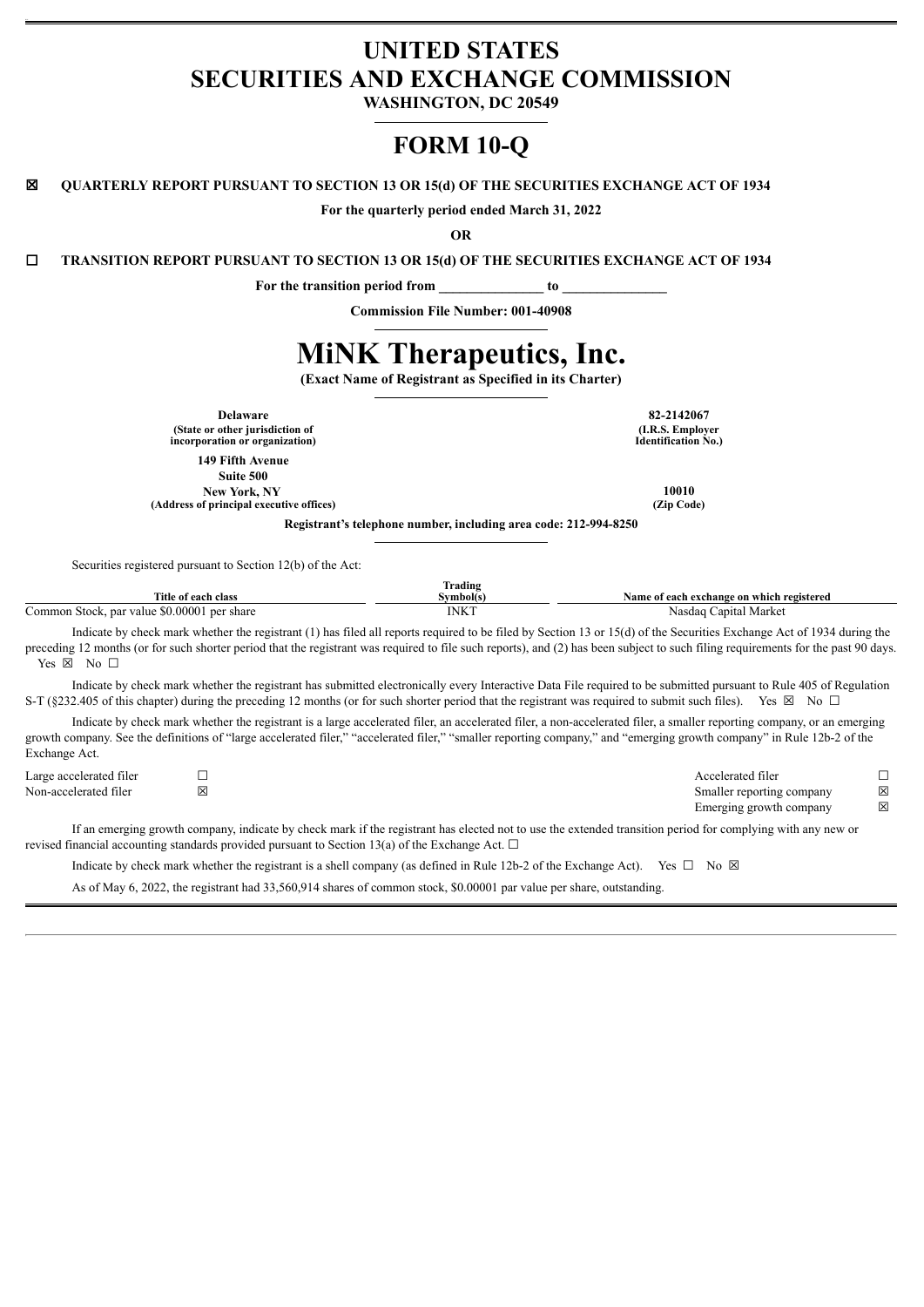|          |                                                                                                                           | Page |
|----------|---------------------------------------------------------------------------------------------------------------------------|------|
| PART I.  | <b>FINANCIAL INFORMATION</b>                                                                                              |      |
| Item 1.  | <b>Financial Statements (Unaudited)</b>                                                                                   |      |
|          | Condensed Consolidated Balance Sheets as of March 31, 2022 and December 31, 2021                                          |      |
|          | Condensed Consolidated Statements of Operations and Comprehensive Loss for the three months ended March 31, 2022 and 2021 | 2    |
|          | Condensed Consolidated Statements of Stockholders' Equity (Deficit) for the three months ended March 31, 2022 and 2021    | 3    |
|          | Condensed Consolidated Statements of Cash Flows for the three months ended March 31, 2022 and 2021                        | 5    |
|          | Notes to Unaudited Interim Condensed Consolidated Financial Statements                                                    | 6    |
| Item 2.  | <u>Management's Discussion and Analysis of Financial Condition and Results of Operations</u>                              | 11   |
| Item 3.  | Quantitative and Qualitative Disclosures About Market Risk                                                                | 15   |
| Item 4.  | <b>Controls and Procedures</b>                                                                                            | 15   |
| PART II. | <b>OTHER INFORMATION</b>                                                                                                  | 16   |
| Item 1.  | <b>Legal Proceedings</b>                                                                                                  | 16   |
| Item 1A. | <b>Risk Factors</b>                                                                                                       | 16   |
| Item 2.  | <b>Unregistered Sales of Equity Securities and Use of Proceeds</b>                                                        | 16   |
| Item 6.  | <b>Exhibits</b>                                                                                                           | 17   |
|          | <b>Signatures</b>                                                                                                         | 18   |
|          |                                                                                                                           |      |

i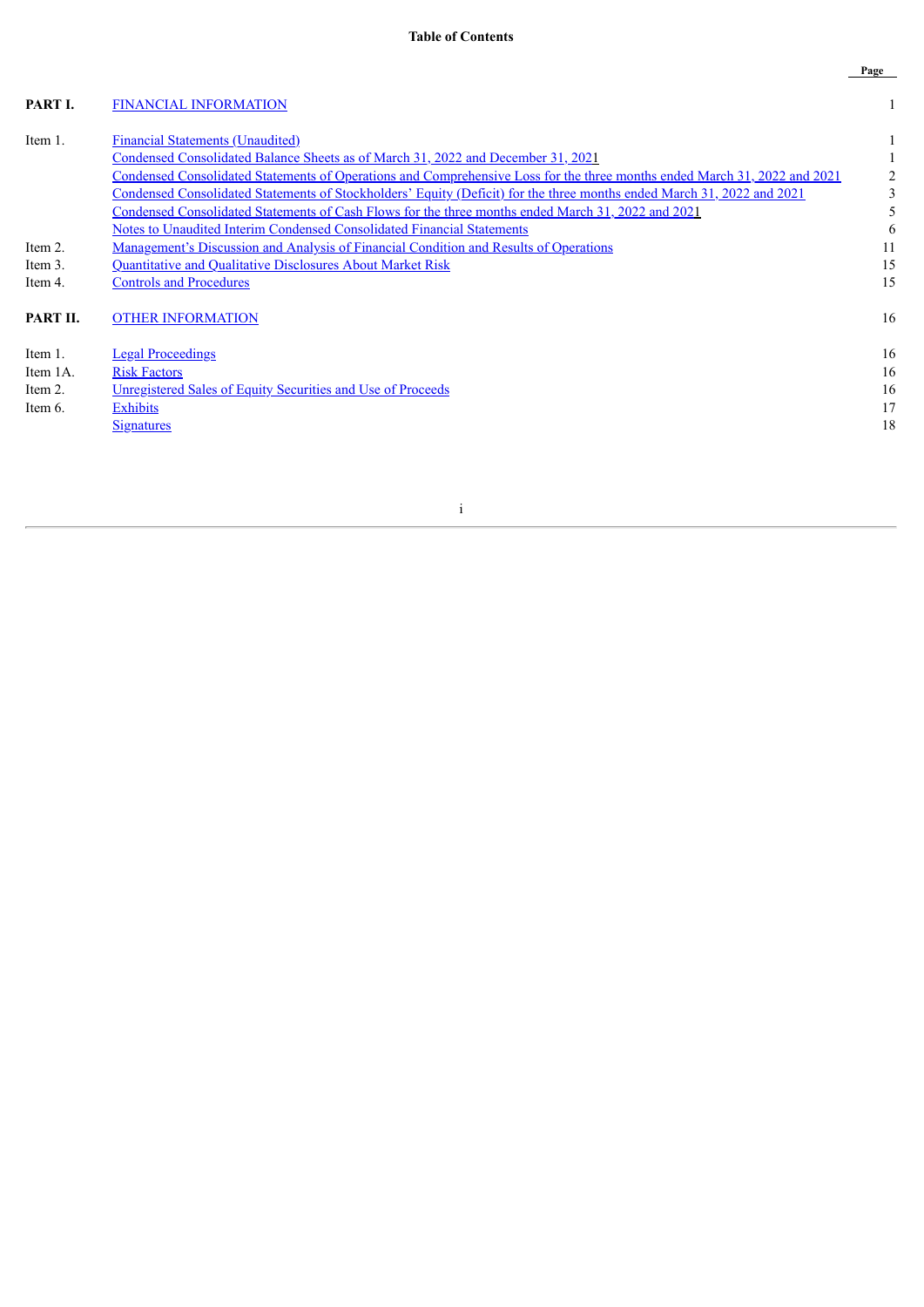## **PART I—FINANCIAL INFORMATION**

<span id="page-2-2"></span><span id="page-2-1"></span><span id="page-2-0"></span>**Item 1. Financial Statements.**

## **MINK THERAPEUTICS, INC. AND SUBSIDIARIES CONDENSED CONSOLIDATED BALANCE SHEETS (Unaudited)**

|                                                                                                                                          |               | March 31,<br>2022 |    | December 31,<br>2021 |
|------------------------------------------------------------------------------------------------------------------------------------------|---------------|-------------------|----|----------------------|
| <b>ASSETS</b>                                                                                                                            |               |                   |    |                      |
| Cash and cash equivalents                                                                                                                | <sup>\$</sup> | 34,688,446        | \$ | 38,888,828           |
| Prepaid expenses                                                                                                                         |               | 183,721           |    | 1,761                |
| Other current assets                                                                                                                     |               | 604,641           |    | 744,321              |
| Total current assets                                                                                                                     |               | 35,476,808        |    | 39,634,910           |
| Equipment, net of accumulated depreciation of \$193,217 and \$168,605 at<br>March 31, 2022 and December 31, 2021, respectively           |               | 665,212           |    | 606,595              |
| <b>Total assets</b>                                                                                                                      | \$.           | 36,142,020        | \$ | 40,241,505           |
| <b>LIABILITIES AND STOCKHOLDERS' EQUITY</b>                                                                                              |               |                   |    |                      |
| Accounts payable                                                                                                                         | $\mathcal{S}$ | 3,727,049         | \$ | 2,995,645            |
| Accrued liabilities                                                                                                                      |               | 2,652,771         |    | 1,763,688            |
| Other current liabilities                                                                                                                |               | 5,413,840         |    | 5,760,609            |
| Due to related parties                                                                                                                   |               | 7,040,026         |    | 5,945,094            |
| Total current liabilities                                                                                                                |               | 18,833,686        |    | 16,465,036           |
| Commitments and contingencies                                                                                                            |               |                   |    |                      |
| STOCKHOLDERS' EQUITY                                                                                                                     |               |                   |    |                      |
| Common stock, par value \$0.00001 per share; 150,000,000 shares authorized;<br>33,560,914 and 33,476,523 shares issued at March 31, 2022 |               |                   |    |                      |
| and December 31, 2021, respectively                                                                                                      |               | 336               |    | 335                  |
| Additional paid-in capital                                                                                                               |               | 108,135,459       |    | 107,349,265          |
| Accumulated other comprehensive loss                                                                                                     |               | (102, 498)        |    | (625, 269)           |
| Accumulated deficit                                                                                                                      |               | (90, 724, 963)    |    | (82, 947, 862)       |
| Total stockholders' equity                                                                                                               |               | 17,308,334        |    | 23,776,469           |
| Total liabilities and stockholders' equity                                                                                               | \$            | 36,142,020        | \$ | 40,241,505           |

See accompanying notes to unaudited condensed consolidated financial statements.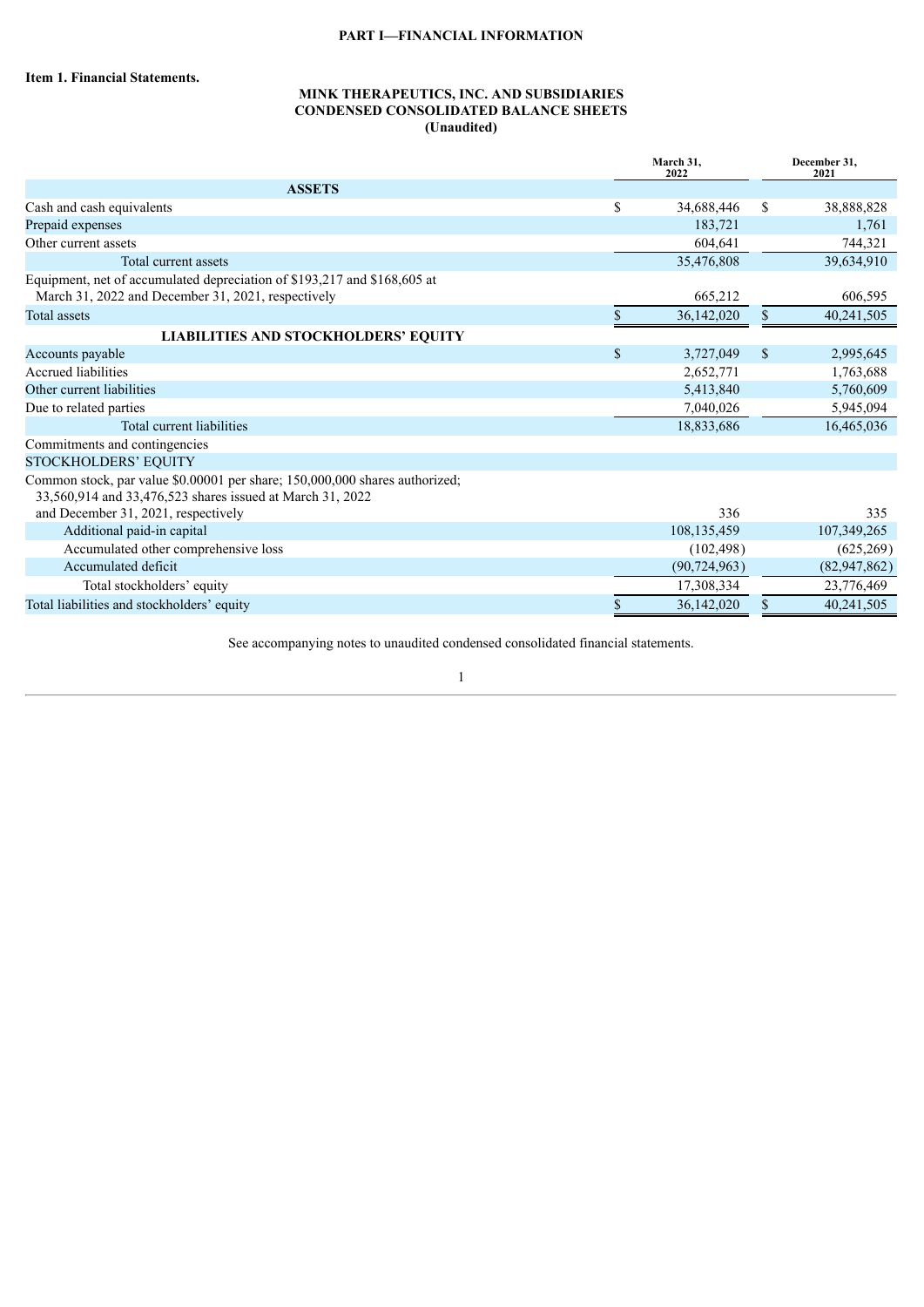## **MINK THERAPEUTICS, INC. AND SUBSIDIARIES CONDENSED CONSOLIDATED STATEMENTS OF OPERATIONS AND COMPREHENSIVE LOSS (Unaudited)**

<span id="page-3-0"></span>

|                                                      | <b>Three Months Ended</b><br>March 31, |             |               |              |
|------------------------------------------------------|----------------------------------------|-------------|---------------|--------------|
|                                                      |                                        | 2022        |               | 2021         |
| Operating expenses:                                  |                                        |             |               |              |
| Research and development                             | \$                                     | 5,277,335   | <sup>\$</sup> | 3,097,711    |
| General and administrative                           |                                        | 2,096,954   |               | 594,981      |
| Change in fair value of convertible affiliated note  |                                        |             |               | (684, 436)   |
| Operating loss                                       |                                        | (7,374,289) |               | (3,008,256)  |
| Other expense, net:                                  |                                        |             |               |              |
| Interest expense, net                                |                                        | (848)       |               | (743, 695)   |
| Other expense, net                                   |                                        | (401, 964)  |               | (94,243)     |
| Net loss                                             |                                        | (7,777,101) |               | (3,846,194)  |
| Per common share data:                               |                                        |             |               |              |
| Basic and diluted net loss per common share          | \$                                     | (0.23)      | - \$          | (0.16)       |
| Weighted average number of common shares outstanding |                                        | 33,504,472  |               | 24, 177, 315 |
| Other comprehensive income:                          |                                        |             |               |              |
| Foreign currency translation gain                    |                                        | 522,771     | \$            | 353,305      |
| Comprehensive loss                                   |                                        | (7,254,330) |               | (3,492,889)  |

See accompanying notes to unaudited condensed consolidated financial statements.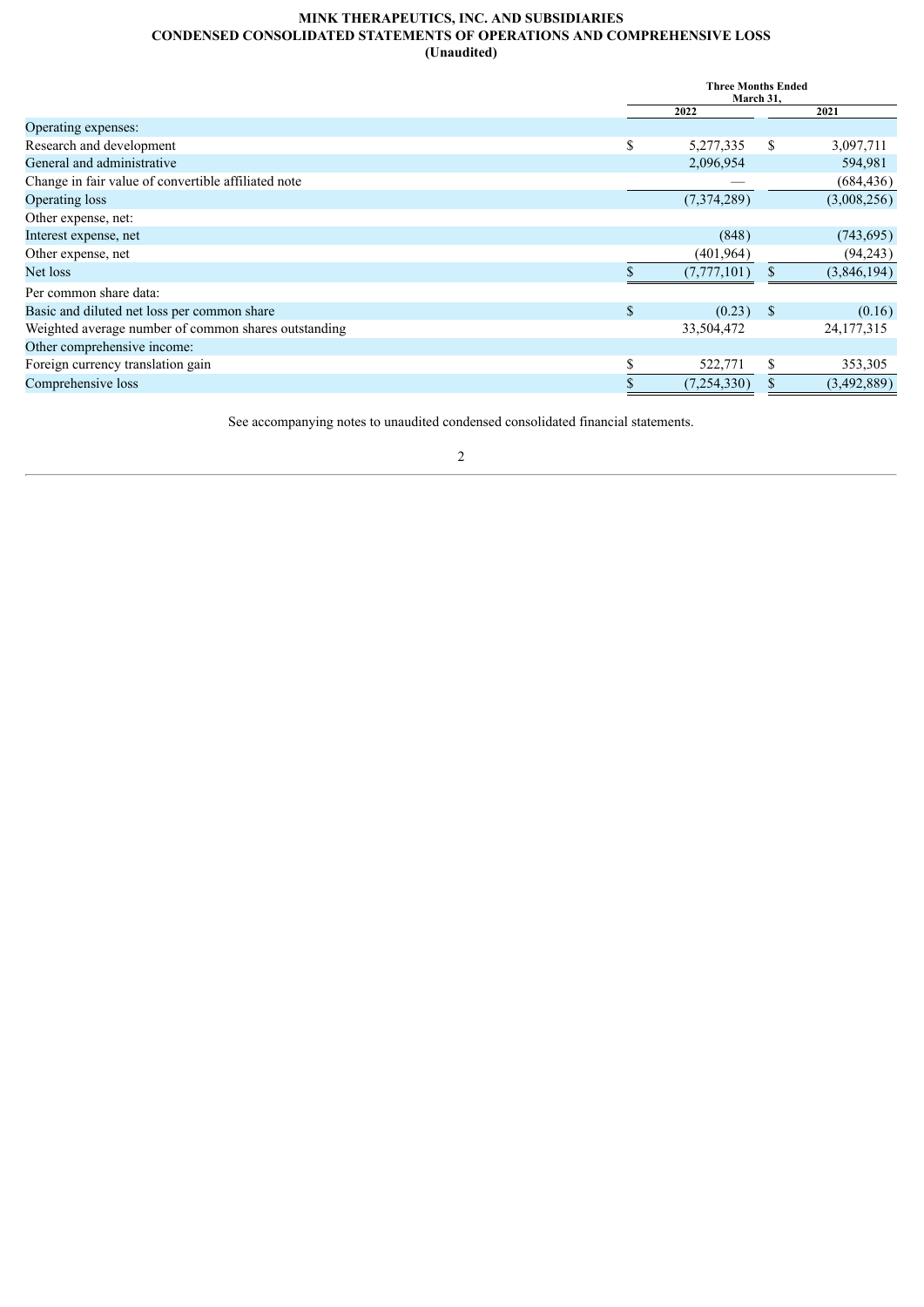## **MINK THERAPEUTICS, INC. AND SUBSIDIARIES CONDENSED CONSOLIDATED STATEMENTS OF STOCKHOLDERS' EQUITY (DEFICIT) (Unaudited)**

<span id="page-4-0"></span>

|                                        | Common Stock               |              |                                         | Accumulated |                                         |                        |              |
|----------------------------------------|----------------------------|--------------|-----------------------------------------|-------------|-----------------------------------------|------------------------|--------------|
|                                        | Number of<br><b>Shares</b> | Par<br>Value | <b>Additional</b><br>Paid-In<br>Capital |             | Other<br>Comprehensive<br>Income (Loss) | Accumulated<br>Deficit | Total        |
| Balance at December 31, 2021           | 33,476,523                 | 335          | \$107,349,265                           |             | (625, 269)                              | \$ (82,947,862)        | 23,776,469   |
| Net loss                               |                            |              |                                         |             |                                         | (7,777,101)            | (7,777,101)  |
| Other comprehensive income             |                            |              |                                         |             | 522,771                                 |                        | 522,771      |
| Option exercises                       | 84,391                     |              | 688                                     |             |                                         |                        | 689          |
| Grant and recognition of stock options |                            |              | 741,773                                 |             |                                         |                        | 741,773      |
| Recognition of parent stock options    |                            |              | 43,733                                  |             |                                         |                        | 43,733       |
| Balance at March 31, 2022              | 33,560,914                 | 336          | \$108,135,459                           |             | (102, 498)                              | \$ (90, 724, 963)      | \$17,308,334 |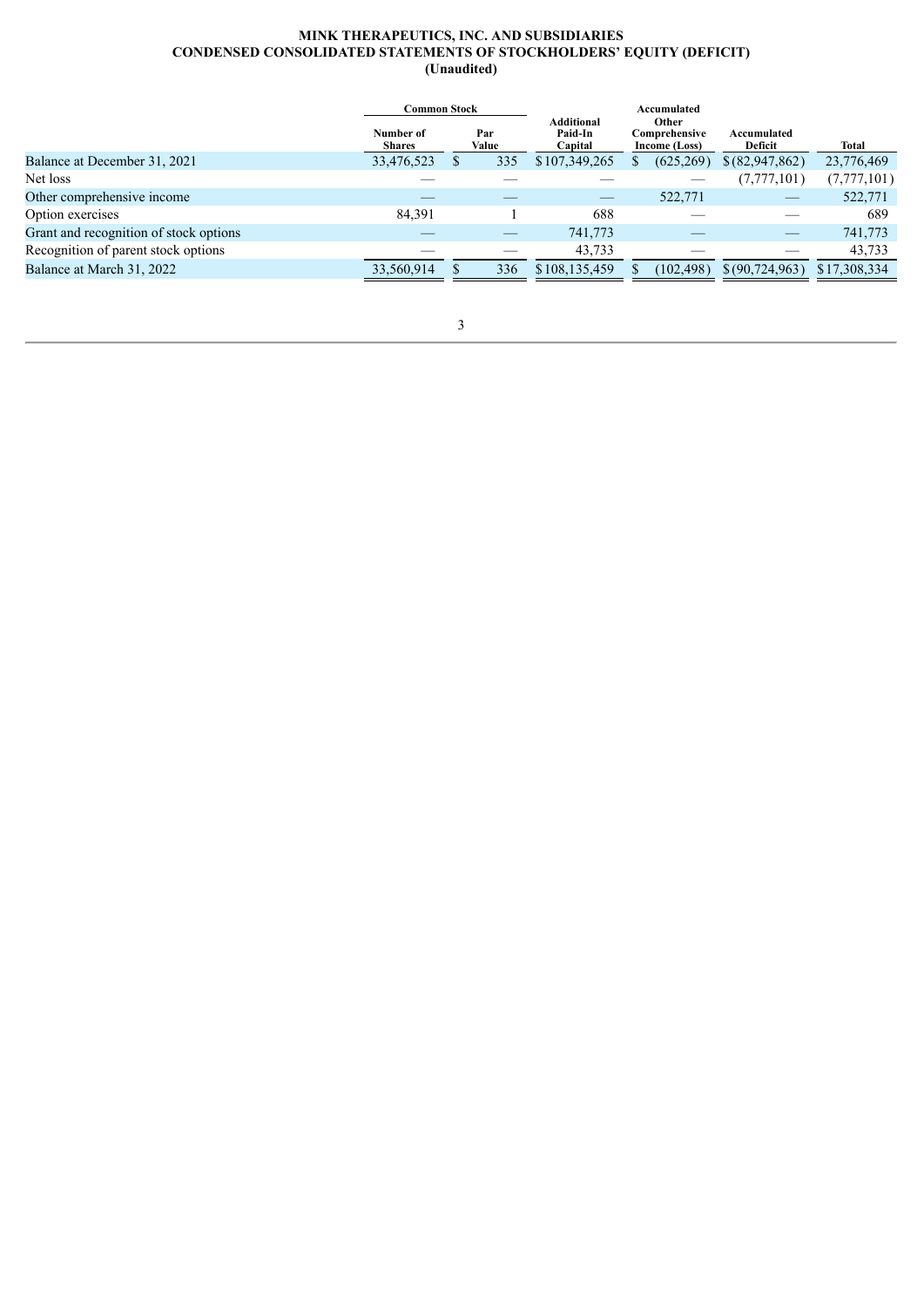## **MINK THERAPEUTICS, INC. AND SUBSIDIARIES CONDENSED CONSOLIDATED STATEMENTS OF STOCKHOLDERS' EQUITY (DEFICIT) (Unaudited)**

|                                        | <b>Common Stock</b>        |              |                                         | Accumulated                             |                        |                 |
|----------------------------------------|----------------------------|--------------|-----------------------------------------|-----------------------------------------|------------------------|-----------------|
|                                        | Number of<br><b>Shares</b> | Par<br>Value | <b>Additional</b><br>Paid-In<br>Capital | Other<br>Comprehensive<br>Income (Loss) | Accumulated<br>Deficit | Total           |
| Balance at December 31, 2020           | 24, 177, 315               | 242          | 383,711                                 | \$(1,523,038)                           | \$ (52, 735, 092)      | \$ (53,874,177) |
| Net loss                               |                            |              |                                         |                                         | (3,846,194)            | (3,846,194)     |
| Other comprehensive income             |                            |              |                                         | 353,305                                 |                        | 353,305         |
| Grant and recognition of stock options |                            |              | 263,081                                 |                                         |                        | 263,081         |
| Recognition of parent stock options    |                            |              | 19,949                                  |                                         |                        | 19,949          |
| Balance at March 31, 2021              | 24, 177, 315               | 242          | 666.741                                 | \$(1,169,733)                           | \$ (56, 581, 286)      | \$ (57,084,036) |

See accompanying notes to unaudited condensed consolidated financial statements.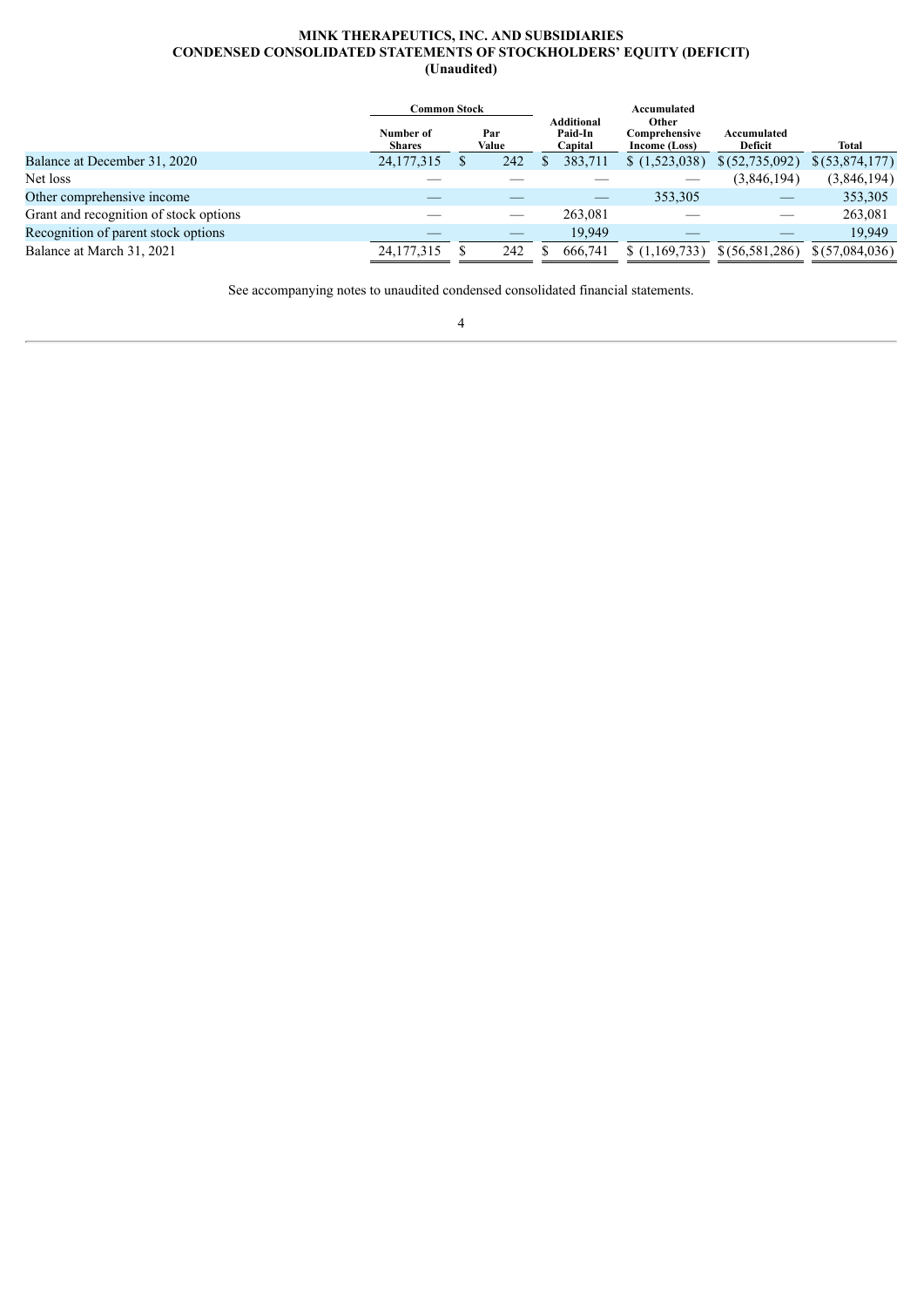## **MINK THERAPEUTICS, INC. AND SUBSIDIARIES CONDENSED CONSOLIDATED STATEMENTS OF CASH FLOWS (Unaudited)**

<span id="page-6-0"></span>

|                                                                              | Three Months Ended March 31, |     |             |  |
|------------------------------------------------------------------------------|------------------------------|-----|-------------|--|
|                                                                              | 2022                         |     | 2021        |  |
| Cash flows from operating activities:                                        |                              |     |             |  |
| Net loss                                                                     | \$<br>(7,777,101)            | -\$ | (3,846,194) |  |
| Adjustments to reconcile net loss to net cash used in operating activities:  |                              |     |             |  |
| Depreciation                                                                 | 27,077                       |     | 16,194      |  |
| Share-based compensation                                                     | 785,506                      |     | 283,030     |  |
| Interest accrued on convertible affiliated note                              |                              |     | 743,695     |  |
| Change in fair value of convertible affiliated note                          |                              |     | (684, 436)  |  |
| Changes in operating assets and liabilities:                                 |                              |     |             |  |
| Prepaid expenses                                                             | (181, 974)                   |     | (135, 468)  |  |
| Accounts payable                                                             | 642,226                      |     | (306, 813)  |  |
| Accrued liabilities and other current liabilities                            | 1,191,631                    |     | 146,469     |  |
| Other operating assets and liabilities                                       | 1,116,150                    |     | (425, 150)  |  |
| Net cash used in operating activities                                        | (4,196,485)                  |     | (4,208,673) |  |
| Cash flows from investing activities:                                        |                              |     |             |  |
| Purchases of plant and equipment                                             |                              |     | (39, 520)   |  |
| Net cash used in investing activities                                        |                              |     | (39, 520)   |  |
| Cash flows from financing activities:                                        |                              |     |             |  |
| Proceeds from option exercises                                               | 689                          |     |             |  |
| Proceeds from issuance of convertible affiliated note                        |                              |     | 2,324,499   |  |
| Net cash provided by financing activities                                    | 689                          |     | 2,324,499   |  |
| Effect of exchange rate changes on cash                                      | (4,586)                      |     | 42,812      |  |
| Net decrease in cash and cash equivalents                                    | (4,200,382)                  |     | (1,880,882) |  |
| Cash and cash equivalents, beginning of period                               | 38,888,828                   |     | 2,691,156   |  |
| Cash and cash equivalents, end of period                                     | \$<br>34,688,446             | \$  | 810,274     |  |
| Supplemental cash flow information:                                          |                              |     |             |  |
| Cash paid for interest                                                       | \$<br>1,550                  | \$  |             |  |
| Supplemental disclosures - non-cash activities:                              |                              |     |             |  |
| Purchases of plant and equipment in accounts payable and accrued liabilities | \$<br>91,928                 | \$  |             |  |

See accompanying notes to unaudited condensed consolidated financial statements.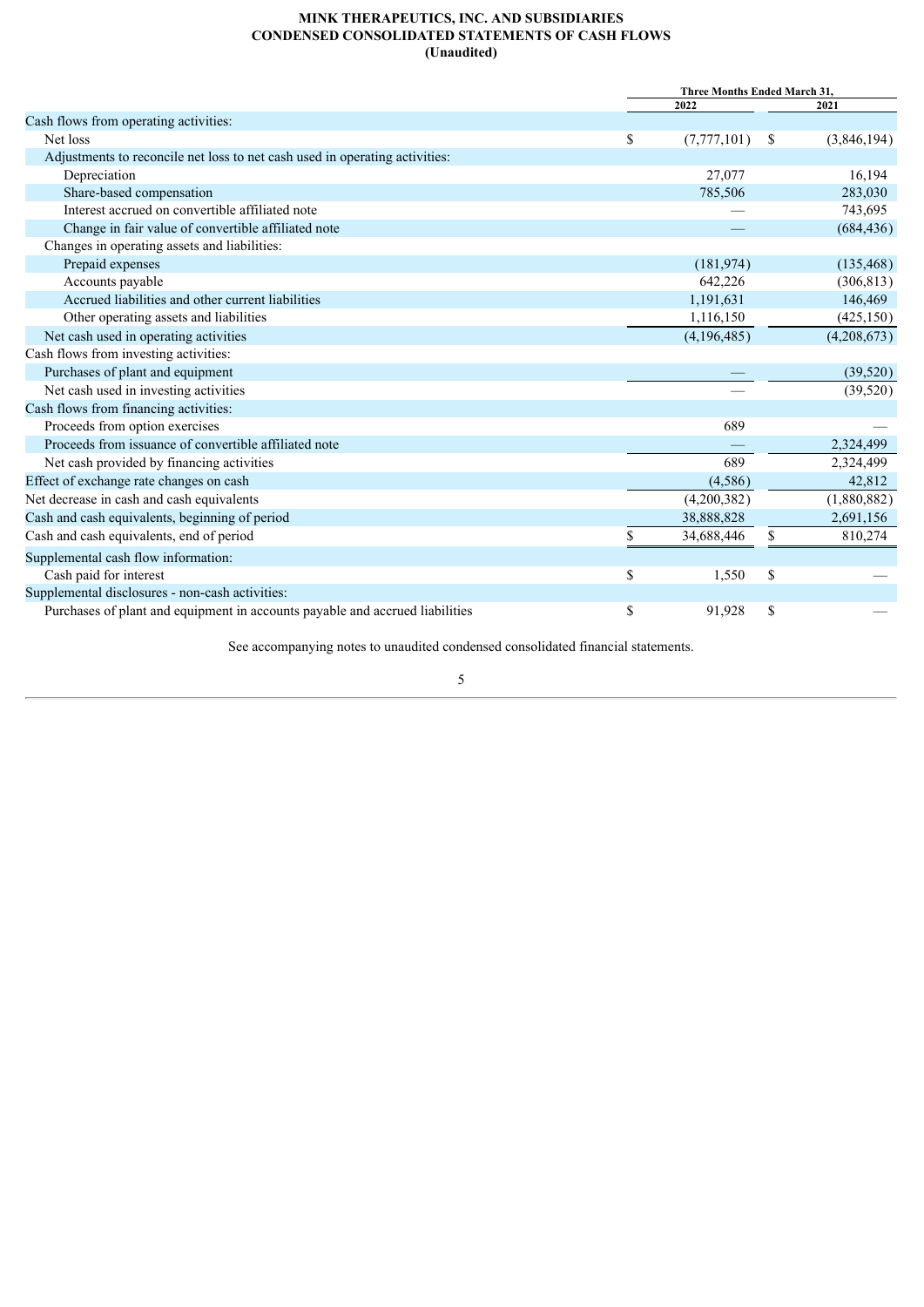## **MINK THERAPEUTICS, INC. AND SUBSIDIARIES NOTES TO UNAUDITED INTERIM CONDENSED CONSOLIDATED FINANCIAL STATEMENTS (Unaudited)**

## <span id="page-7-0"></span>**(1) Business and Liquidity**

MiNK Therapeutics, Inc. ("MiNK" or the "Company") is a clinical stage biopharmaceutical company pioneering the discovery, development and commercialization of allogeneic, off-the-shelf, invariant natural killer T ("iNKT") cell therapies to treat cancer and other immune-mediated diseases. iNKT cells are a distinct T cell population that combine durable memory responses with the rapid cytolytic features of natural killer cells. iNKT cells offer distinct therapeutic advantages as a platform for allogeneic therapy in that the cells naturally home to tissues, aid clearance of tumors and infected cells and suppress graft-versus-host-disease. MiNK's proprietary platform is designed to facilitate scalable and reproducible manufacturing for off-the-shelf delivery. As such, the Company believes that its approach represents a highly versatile application for therapeutic development in cancer and immune diseases. MiNK is leveraging its platform and manufacturing capabilities to develop a wholly owned or exclusively licensed pipeline of both native and engineered iNKT cells.

Since inception, in 2017, until the completion of the Company's initial public offering ("IPO"), the Company financed its operations primarily through funding from Agenus Inc. ("Agenus"), its parent company. The Company has incurred losses since inception and, as of March 31, 2022, had an accumulated deficit of \$90.7 million. MiNK expects to continue incurring operating losses and negative cash flows for the foreseeable future. Based on the Company's current plans and projections, MiNK believes its cash and cash equivalents balance as of March 31, 2022 of \$34.7 million will be sufficient to satisfy its liquidity requirements for more than one year from when these financial statements were issued.

Management continually addresses the Company's liquidity position and adjusts spending as needed in order to preserve liquidity. The Company's future liquidity needs will be determined primarily by the success of its operations with respect to the progression of the Company's product candidates and key development and regulatory events in the future. Potential sources of additional funding for the Company include: (1) pursuing collaboration, outlicensing and/or partnering opportunities for the Company's portfolio programs and product candidates with one or more third parties, (2) securing debt financing and/or (3) selling equity securities.

MiNK's product candidates are in various stages of development and significant additional expenditures will be required if the Company starts new trials, encounters delays in its programs, applies for regulatory approvals, continues development of its technologies, expands its operations, and/or brings its product candidates to market. The eventual total cost of each clinical trial is dependent on a number of factors such as trial design, length of the trial, number of clinical sites, and number of patients. The process of obtaining and maintaining regulatory approvals for new therapeutic products is lengthy, expensive, and uncertain. Because all of the Company's programs are at an early stage of clinical development, the Company is unable to reliably estimate the cost of completing its research and development programs or the timing for bringing such programs to various markets or substantial partnering or outlicensing arrangements, and, therefore, when, if ever, material cash inflows are likely to commence.

#### **(2) Significant Accounting Policies**

The Company's significant accounting policies are disclosed in the consolidated financial statements and footnotes thereto included in the Company's Annual Report on Form 10-K for the year ended December 31, 2021, filed with the Securities and Exchange Commission ("SEC") on March 18, 2022. Since the date of those financial statements, there have been no changes to the Company's significant accounting policies.

The accompanying unaudited interim condensed consolidated financial statements have been prepared in accordance with U.S. generally accepted accounting principles ("U.S. GAAP") for interim financial information and with the instructions to Article 8 of Regulation S-X. Accordingly, they do not include all of the information and footnotes required by U.S. GAAP for complete annual consolidated financial statements. In the opinion of the Company's management, the condensed consolidated financial statements include all normal and recurring adjustments considered necessary for a fair presentation of the Company's financial position and operating results. All significant intercompany transactions and accounts have been eliminated in consolidation. Operating results for the three months ended March 31, 2022, are not necessarily indicative of the results that may be expected for the year ending December 31, 2022.

The preparation of consolidated financial statements in conformity with U.S. GAAP requires management to make estimates and assumptions that affect the reported amounts of assets and liabilities and disclosures of contingent assets and liabilities at the date of the financial statements and the reported amount of expenses during the reporting period. Management bases its estimates on historical experience and on various assumptions that it believes to be reasonable under the circumstances. Actual results could differ materially from those estimates.

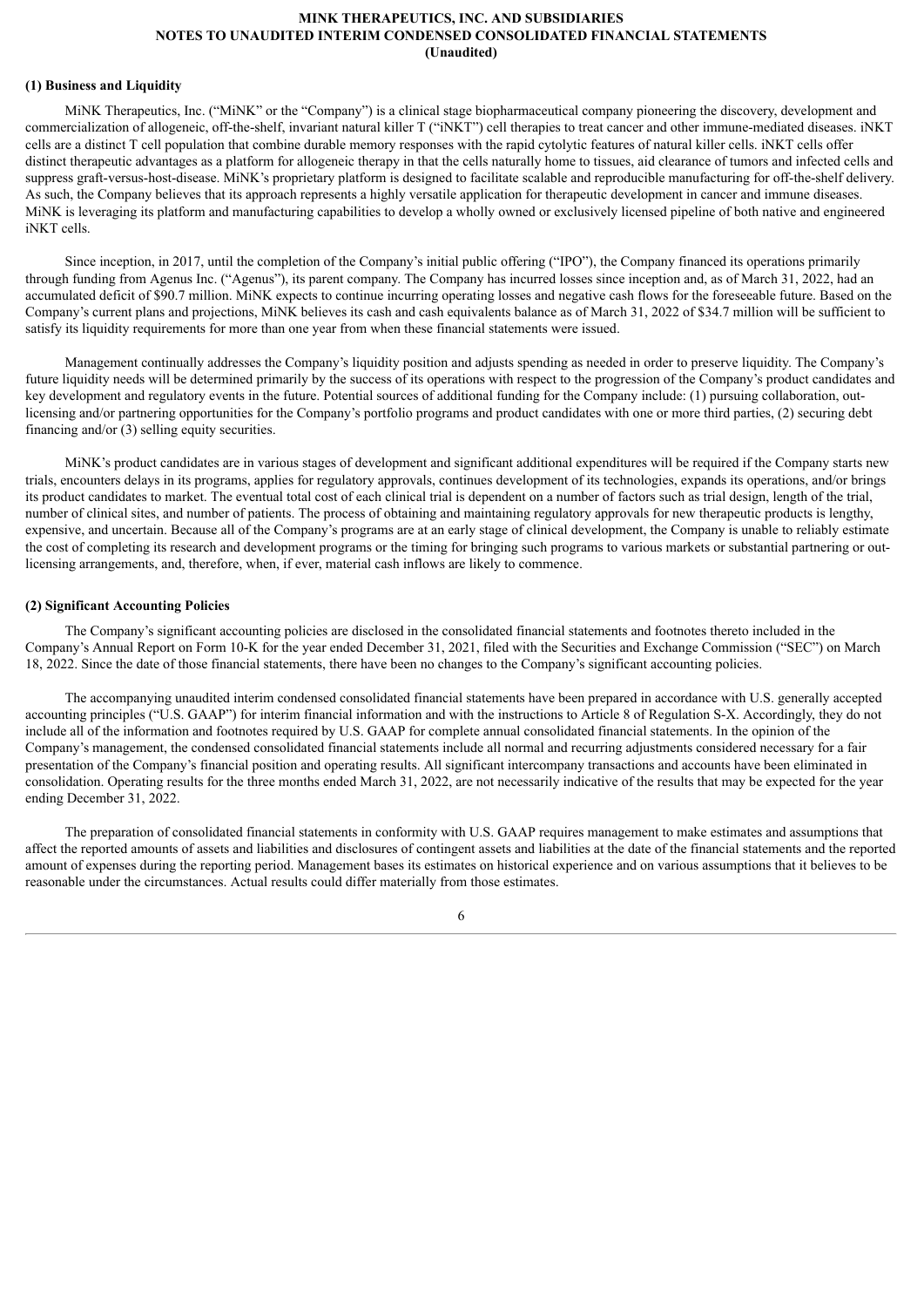For the Company's foreign subsidiaries, the local currency is the functional currency. Assets and liabilities of its foreign subsidiaries are translated into U.S. dollars using rates in effect at the balance sheet date while expenses are translated into U.S. dollars using average exchange rates during the period. The cumulative translation adjustment resulting from changes in exchange rates are included in the condensed consolidated balance sheets as a component of accumulated other comprehensive loss in total stockholders' deficit.

## **(3) Net Loss Per Share**

Basic loss per common share is calculated by dividing the net loss by the weighted average number of common shares outstanding. Diluted loss per common share is calculated by dividing net loss by the weighted average number of common shares outstanding plus the dilutive effect of outstanding instruments such as stock options. Because the Company reported a net loss for all periods presented, diluted loss per common share is the same as basic loss per common share, as the effect of utilizing the fully diluted share count would have reduced the net loss per common share. Therefore, the following potentially dilutive securities have been excluded from the computation of diluted weighted average shares outstanding as of March 31, 2022 and 2021, as they would be anti-dilutive:

|                   | Three Months Ended March 31. |           |
|-------------------|------------------------------|-----------|
|                   | 2022                         | 2021      |
| Stock options     | 6.847.531                    | 4,859,118 |
| Non-vested shares | 848.779                      |           |

## **(4) Investments**

Cash equivalents consisted of the following as of March 31, 2022 (in thousands):

|                                  | <b>March 31, 2022</b> |  |                             |  |  |  |
|----------------------------------|-----------------------|--|-----------------------------|--|--|--|
|                                  | .`ost                 |  | <b>Estimated Fair Value</b> |  |  |  |
| Institutional money market funds | 30.001                |  | 30.001                      |  |  |  |

## **(5) Accrued and Other Current Liabilities**

Accrued liabilities consisted of the following as of March 31, 2022 and December 31, 2021 (in thousands):

|                   |   | March 31,<br>2022 |   | December 31,<br>2021 |
|-------------------|---|-------------------|---|----------------------|
| Payroll           | Ф | 727               | Ф | 575                  |
| Professional fees |   | 707               |   | 531                  |
| Research services |   | 1,212             |   | 656                  |
| Other             |   |                   |   |                      |
| Total             |   | 2.653             |   | 1,764                |

Other current liabilities of \$5.2 million and \$5.3 million as of March 31, 2022 and December 31, 2021, respectively, represent the repayable advance received under the Company's research and development agreement with the Belgium Walloon Region Government. During 2020, the Company discontinued research efforts related to this program and is evaluating its options in accordance with the terms of the agreement.

## **(6) Share-based Compensation Plans**

The Company primarily uses the Black-Scholes option pricing model to value options granted to employees and non-employees, as well as options granted to members of the Company's Board of Directors. All stock option grants have 10-year terms and generally vest ratably over a 3 or 4-year period.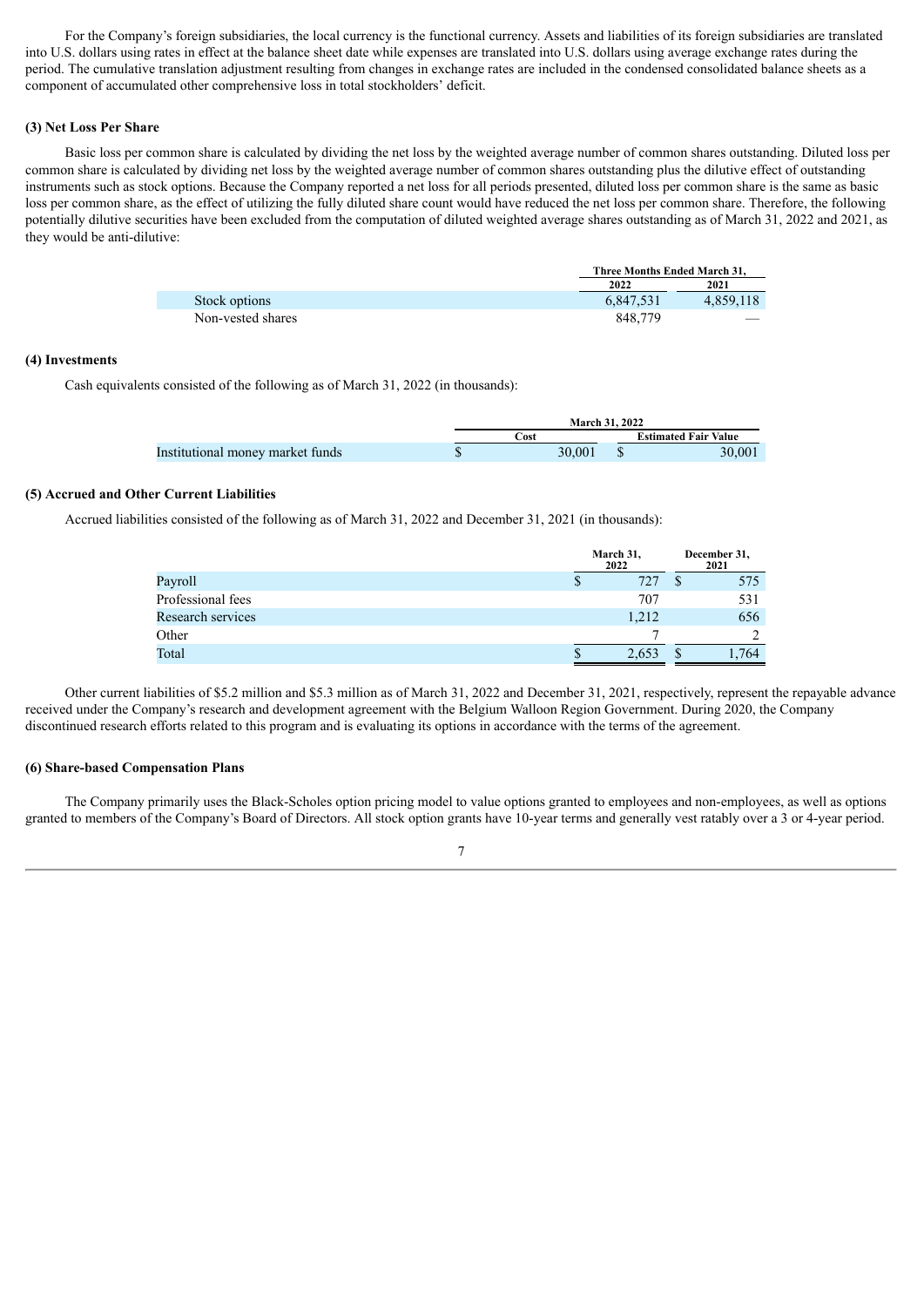A summary of option activity for the three-month period ended March 31, 2022 is presented below:

|                                              | <b>Options</b> |   | Weighted<br>Average<br><b>Exercise</b><br>Price | weighteu<br>Average<br>Remaining<br>Contractual<br><b>Term</b><br>(in years) |   | Aggregate<br><b>Intrinsic</b><br>Value |
|----------------------------------------------|----------------|---|-------------------------------------------------|------------------------------------------------------------------------------|---|----------------------------------------|
| Outstanding at December 31, 2021             | 4,871,822      | S | 1.38                                            |                                                                              |   |                                        |
| Granted                                      | 2,060,100      |   | 3.11                                            |                                                                              |   |                                        |
| Exercised                                    | (84,391)       |   | 0.01                                            |                                                                              |   |                                        |
| Forfeited                                    |                |   |                                                 |                                                                              |   |                                        |
| Outstanding at March 31, 2022                | 6,847,531      | S | 1.92                                            | 8.67                                                                         | S | 5,757,729                              |
| Vested or expected to vest at March 31, 2022 | 6,847,531      | S | 1.92                                            | 8.67                                                                         | S | 5,757,729                              |
| Exercisable at March 31, 2022                | 2,566,535      | S | 0.97                                            | 7.99                                                                         | S | 3,914,765                              |

**Weighted**

The weighted average grant-date fair values of options granted during the three-month period ended March 31, 2022, was \$2.15. During the threemonth period ended March 31, 2022, all options were granted with exercise prices equal to the market value of the underlying shares of common stock on the grant date.

As of March 31, 2022, there was \$6.4 million of unrecognized share-based compensation expense related to these stock options which, if all milestones are achieved, will be recognized over a weighted average period of 3.1 years.

A summary of non-vested stock activity for the three-month period ended March 31, 2022 is presented below:

|                                  | <b>Nonvested</b><br><b>Shares</b> |               | Weighted<br>Average<br><b>Grant Date</b><br><b>Fair Value</b> |  |  |
|----------------------------------|-----------------------------------|---------------|---------------------------------------------------------------|--|--|
| Outstanding at December 31, 2021 | 723,580                           | <sup>\$</sup> | 2.91                                                          |  |  |
| Granted                          | 125,199                           |               | 3.60                                                          |  |  |
| Vested                           |                                   |               |                                                               |  |  |
| Forfeited                        |                                   |               |                                                               |  |  |
| Outstanding at March 31, 2022    | 848,779                           |               | 3.02                                                          |  |  |

As of March 31, 2022, there was \$1.6 million of unrecognized share-based compensation expense related to these non-vested shares which will be recognized over a weighted average period of 1.5 years.

Stock based compensation expense also includes expense related to awards to employees of the Company from the Agenus 2019 Equity Incentive Plan. The impact on the Company's results of operations from share-based compensation for the three months ended March 31, 2022 and 2021, was as follows:

|                                        | <b>Three Months Ended</b><br>March 31. |  |         |  |
|----------------------------------------|----------------------------------------|--|---------|--|
|                                        | 2022                                   |  | 2021    |  |
| Research and development               | 118.204                                |  | 31.155  |  |
| General and administrative             | 667.302                                |  | 251.875 |  |
| Total share-based compensation expense | 785,506                                |  | 283,030 |  |

#### **(7) Related Party Transactions**

Until the completion of its IPO, the Company relied on Agenus for all of its working capital requirements. For the periods presented, certain of the Company's operations were fully integrated with Agenus, including, but not limited to, corporate functions such as finance, human resources, information technology and legal functions. The Company's consolidated financial statements reflect all costs of doing business related to these operations.

In September 2021, the Company entered into an Intellectual Property Assignment and License Agreement with Agenus (the "New Assignment and License Agreement"), upon which the prior intercompany agreement between Agenus and MiNK was terminated. Pursuant to the New Assignment and License Agreement, Agenus assigned to the Company certain patent rights and

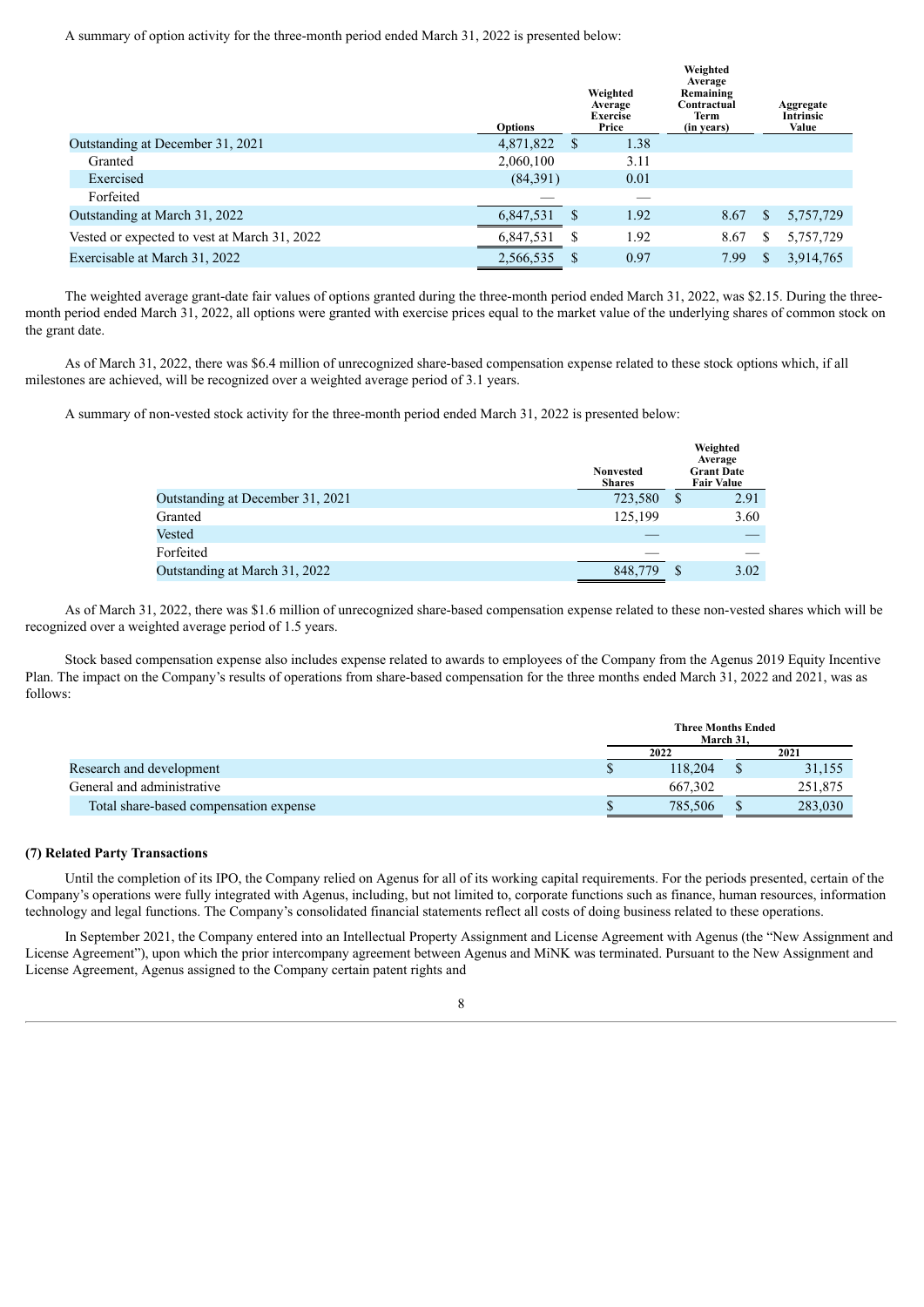know-how related to its iNKT product candidates and other patents and know-how related to its business. In addition to the patent rights assigned to the Company by Agenus, the Company also received an exclusive, royalty-free, sublicensable license to research, develop, manufacture and commercialize certain licensed technology in the field. The New Assignment and License Agreement further provides for the Company to grant Agenus a field-limited, non-exclusive, royalty-free license under the assigned patent rights, subject to MiNK's discretion and provided such access would not reasonably result in a disruption of planned MiNK activities. Agenus has also agreed to provide the Company with Agenus' biological material upon written request in order for the Company to use such material in its development activities of a combination therapy. Agenus may withhold the transfer of biological material, including, but not limited to, checkpoint modulating antibodies, for various reasons, including if such transfer would reasonably result in a disruption of planned Agenus activities. For any materials Agenus does share with the Company, the parties have agreed to enter into a separate agreement governing the transfer and providing for joint ownership of the data. Agenus has agreed that during the full term of the New Assignment and License Agreement, and for three years thereafter, it will not develop, manufacture or commercialize an iNKT cell therapy, directly or indirectly by transferring such technology. The Company has the sole responsibility to develop, manufacture and commercialize products under this New Assignment and License Agreement. The Company may terminate the New Assignment and License Agreement without cause upon 90 days' prior written notice to Agenus. Either party may terminate if they believe there has been a material breach which has not been cured within 90 days (or 45 days for breach of payment obligations) of receiving such notice.

In September 2021, the Company entered into an Intercompany General & Administrative Services Agreement with Agenus (the "New Intercompany Services Agreement"). Pursuant to the New Intercompany Services Agreement, Agenus provides MiNK with administrative support, including, without limitation, financial, legal, information technology and human resources administrative support and non-administrative services as may be agreed to between the parties from time to time. Agenus provides the services under the New Intercompany Services Agreement on a cost-plus basis and the Company is required to pay 105% of Agenus' costs. Under the New Intercompany Services Agreement, the Company is also entitled to use Agenus' business offices and laboratory space and equipment in exchange for the Company contributing a proportionate payment for the use of such facilities and equipment. Either party may terminate the New Intercompany Services Agreement upon 30 days' prior written notice.

Allocated Agenus services primarily include payroll related expenses, facility costs and stock-based compensation and are included in the accompanying financial statements based on certain estimates and allocations. The allocation methods primarily include time devoted to activities and headcount-based allocations. Agenus business services and occupancy costs are allocated to the Company based on the Company's headcount as a percentage of Agenus'. Under the prior intercompany services agreement between Agenus and MiNK, research services were charged between the entities based on hours spent on specific projects applied to hourly wage rates. As such, these allocations may not be indicative of the actual amounts that would have been recorded had the Company operated as an independent, publicly traded company for the periods presented.

Allocation of Agenus services, net of approximately \$856,000 and \$250,000 for the three months ended March 31, 2022 and 2021, respectively, is included in Operating expenses in the Company's statement of operations and Due to related parties in the Company's condensed consolidated balance sheet.

In February 2021, the Company entered into a fifth Convertible Promissory Note (the "Note") with Agenus with terms identical to the convertible promissory note, as amended, issued to Agenus on April 1, 2019, increasing the amount of borrowing capacity to up to \$50.0 million and extending the maturity to July 1, 2022. In September 2021, the Company entered into an amendment to the convertible promissory note with Agenus to provide, among other things, that the Note would automatically convert into the Company's common stock upon the completion of the Company's IPO.

In accordance with the terms of the Note, interest was computed on the basis of a 360-day year at 8% and accrued but was not payable until converted or paid. The Note was automatically converted, at a rate equal to the quotient obtained by dividing (i) the amount due on the date of conversion by (ii) 80% of the per share price of the Company's common stock sold in the Company's IPO, into 5,451,958 shares of the Company's common stock upon completion of the IPO in October 2021, and was not outstanding at March 31, 2022.

## **(8) Fair Value Measurement**

The Company measured the Note at fair value. In connection with the Company's IPO, the Note was automatically converted into 5,451,958 shares of the Company's common stock and was not outstanding as of March 31, 2022. The fair value of the Note at March 31, 2021 was \$46.2 million, based on the Level 2 valuation hierarchy of the fair value measurements standard using a scenario based present value methodology that was derived by evaluating the nature and terms of each note and considering the prevailing economic and market conditions at the balance sheet date. The impact of the change in the fair value for the three months ended March 31, 2021 was \$684,000.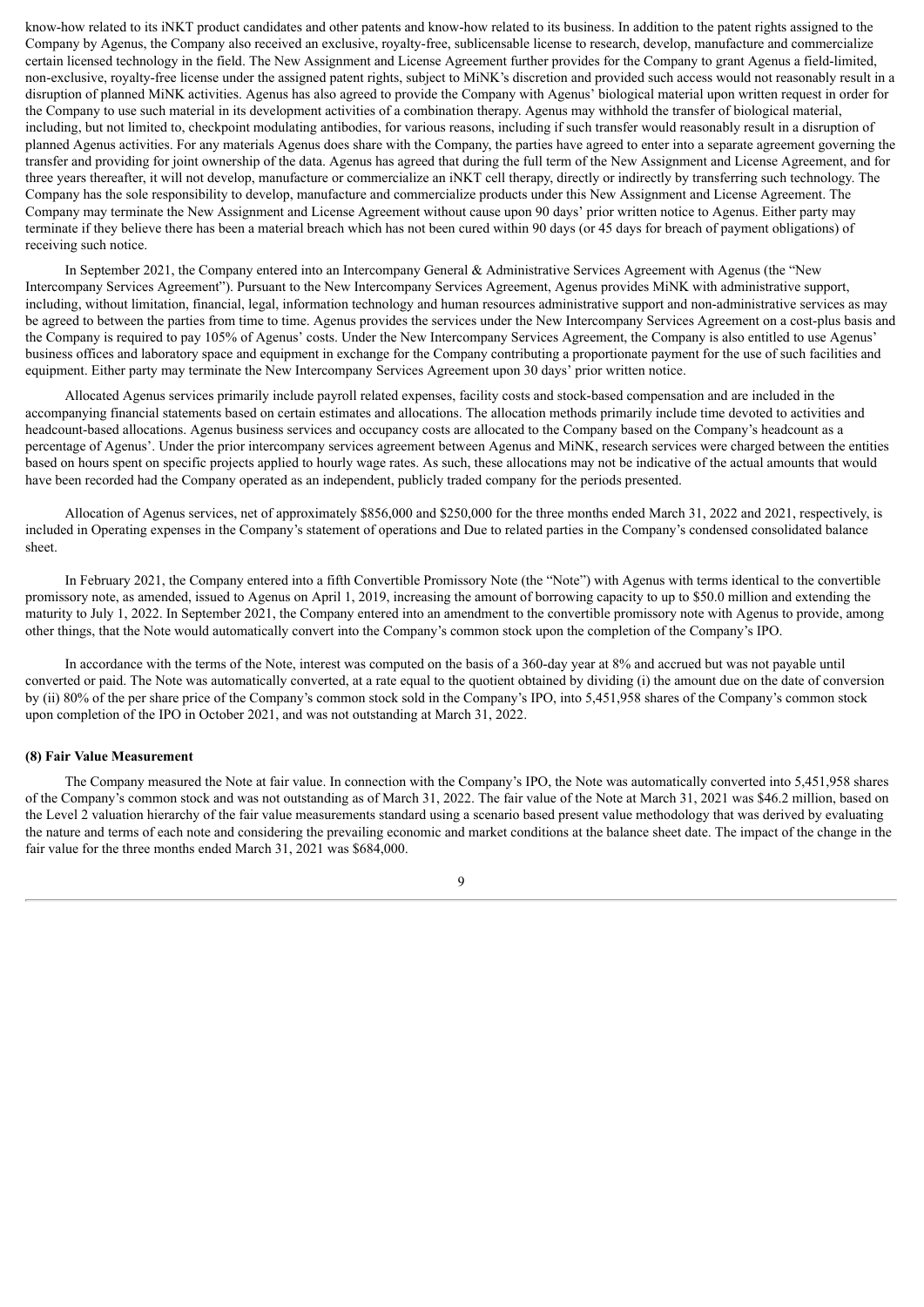## **(9) Contingencies**

The Company may currently be, or may become, a party to legal proceedings. While the Company currently believes that the ultimate outcome of any of these proceedings will not have a material adverse effect on its financial position, results of operations, or liquidity, litigation is subject to inherent uncertainty and consumes both cash and management attention.

## **(10) Recent Accounting Pronouncements**

No new accounting pronouncement issued or effective during the three months ended March 31, 2022 had or is expected to have a material impact on the Company's consolidated financial statements or disclosures.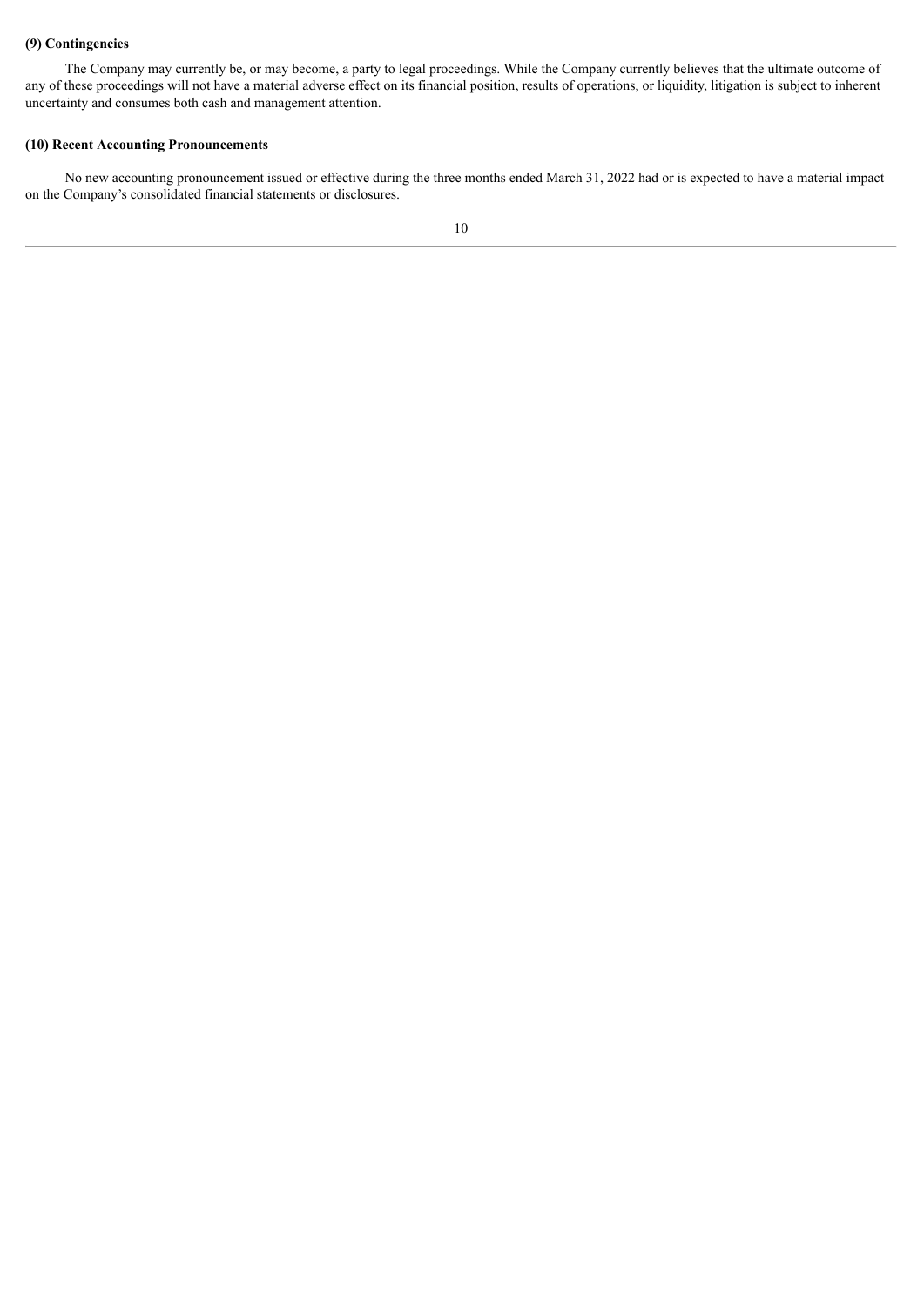## <span id="page-12-0"></span>**Item 2. Management's Discussion and Analysis of Financial Condition and Results of Operations.**

## **Overview**

MiNK Therapeutics, Inc. ("we," "us" and "our") is a clinical stage biopharmaceutical company pioneering the discovery, development, and commercialization of allogeneic, off-the-shelf invariant natural killer T ("iNKT") cell therapies to treat cancer and other immune-mediated diseases. iNKT cells are a distinct T cell population that combine durable memory responses with the rapid cytolytic features of natural killer ("NK") cells. iNKT cells offer distinct therapeutic advantages as a platform for allogeneic therapy in that the cells naturally home to tissues, aid clearance of tumors and infected cells and suppress Graft versus Host Disease ("GvHD"). Our proprietary platform is designed to facilitate scalable and reproducible manufacturing for offthe-shelf delivery. As such, we believe that our approach represents a highly versatile application for therapeutic development in cancer and immune diseases. We are leveraging our platform and manufacturing capabilities to develop a wholly owned or exclusively licensed pipeline of both native and engineered iNKT cells.

Our business activities include product research and development, manufacturing, regulatory and clinical development, corporate finance, and support of our collaborations. To be successful, our product candidates require clinical trials and approvals from regulatory agencies, as well as acceptance in the marketplace. We are a party to an Intercompany General & Administrative Services Agreement and an Intellectual Property Assignment and License Agreement with Agenus. Under the Intercompany General & Administrative Services Agreement, Agenus provides us with administrative support, including, without limitation, financial, legal, information technology and human resources administrative support. Additional non-administrative services and use of certain facilities are available as may be agreed to between the parties from time to time. Under the Intellectual Property Assignment and License Agreement, Agenus exclusively assigned patent rights and know-how related to our technology to us. We also have a field-limited exclusive license under certain Agenus patents and know-how; and we retain the rights to expand a proprietary pipeline of products and technologies.

Our most advanced product, AGENT-797, is an off-the-shelf, allogeneic, native iNKT cell therapy. We have commenced a Phase 1 clinical trial of AGENT-797 for the treatment of multiple myeloma, reported preliminary signals of activity, and expect to report data from this trial in the fourth quarter of 2022. In addition, we announced the initiation of our Phase 1 clinical trial for the study of solid tumor cancers with AGENT-797 as a monotherapy and in combination with checkpoint inhibitors, which we intend to advance as a priority. We currently expect to have preliminary readouts from this clinical trial in 2022 in indications that may lead to an accelerated path to marketing approval. We also intend to initiate a Phase 1 study of AGENT-797 in GvHD in 2022 and expect to report top-line data from this trial in the second half of 2022. Finally, with the unique circumstances of the COVID-19 pandemic, we were able to commence first-in-human studies of AGENT-797 in acute respiratory distress ("ARDS") secondary to COVID-19 and reported encouraging survival benefit exceeding 75% presented at the Society of Immunotherapy for Cancer in 2021. Later this year, we expect to present updated data of the clinical effect of AGENT-797 on viral ARDS where there are currently no effective therapies.

In addition, we are advancing a pipeline of next-generation allogeneic, engineered iNKT programs. Our two most advanced engineered programs are (1) a CAR-iNKT program targeting B-cell maturation antigen ("BCMA"), which we refer to as BCMA-CAR-iNKT, and (2) a tumor stromal targeting CAR-iNKT program, which we refer to as stromal target-CAR-iNKT. These programs are both in preclinical development and we expect to initiate our investigational new drug application filings for these candidates in 2022.

Our research and development expenses for the three months ended March 31, 2022 and 2021 were \$5.3 million and \$3.1 million, respectively. We have incurred losses since our inception. As of March 31, 2022, we had an accumulated deficit of \$90.7 million.

Until the completion of our initial public offering, we were reliant on Agenus to finance our operations. We expect to continue to incur operating losses and negative cash flows for the foreseeable future. Based on our current plans and projections, we believe our quarter-end cash and cash equivalents balance will be sufficient to satisfy our liquidity requirements for more than one year from when these financial statements were issued. Management continues to address our liquidity position and will adjust spending as needed in order to preserve liquidity. Our future liquidity needs will be determined primarily by the success of our operations with respect to the progress of our product candidates and key development and regulatory events in the future. Potential sources of additional funding include: (1) pursuing collaboration, out-licensing and/or partnering opportunities for our portfolio programs and product candidates with one or more third parties, (2) securing debt financing and/or (3) selling equity securities.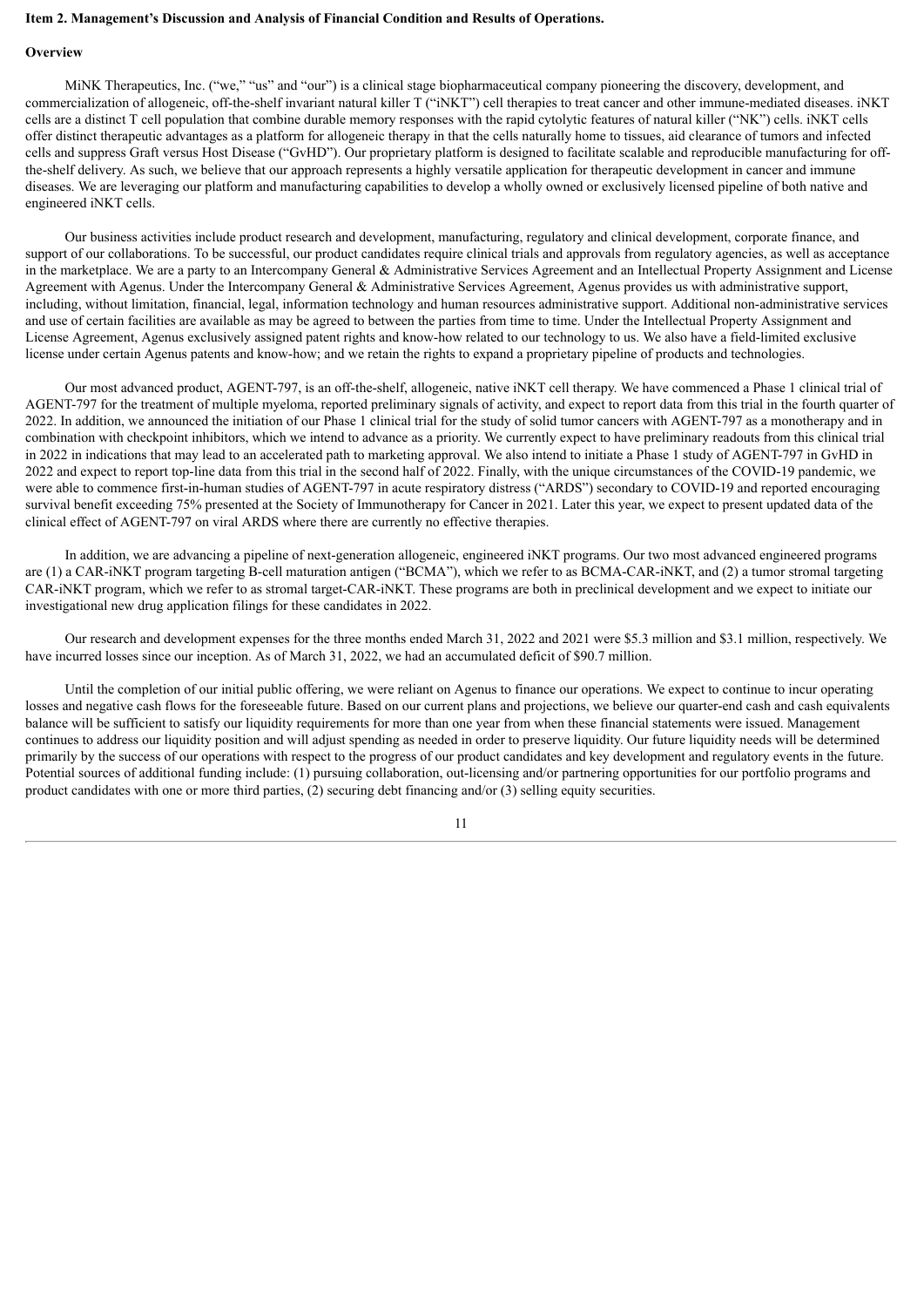#### **Historical Results of Operations**

#### *Three Months Ended March 31, 2022 Compared to the Three Months Ended March 31, 2021*

#### *Research and development expense*

Research and development ("R&D") expense includes compensation and other direct costs plus an allocation of indirect costs, based on certain assumptions. R&D expense increased 70% to \$5.3 million for the three months ended March 31, 2022 from \$3.1 million for the three months ended March 31, 2021. This increase is primarily due to costs associated with an increase in preclinical activities, the continued advancement of our clinical trials and increased personnel costs.

#### *General and administrative expense*

General and administrative ("G&A") expense consists primarily of personnel costs, facility expenses, and professional fees. G&A expense increased 252% to \$2.1 million for the three months ended March 31, 2022 from \$0.6 million for the three months ended March 31, 2021. This increase is primarily due to increased personnel costs, including stock-based compensation expense, and increased professional fees, primarily attributable to additional legal, strategy and audit and tax fees.

#### *Change in fair value of convertible af iliated note*

Change in fair value of convertible affiliated note reflects the result of our fair value measurement of our convertible affiliated note issued to Agenus (the "Note") at the balance sheet date. In October 2021, in connection with our initial public offering, the Note was automatically converted into 5,451,958 shares of our common stock and was not outstanding as of March 31, 2022.

#### *Interest expense*

Interest expense related to the Note was \$0.7 million for the three months ended March 31, 2021. In October 2021, in connection with our initial public offering, the Note was automatically converted into 5,451,958 shares of our common stock and was not outstanding as of March 31, 2022.

#### **Research and Development Programs**

R&D program costs include compensation and other direct costs plus an allocation of indirect costs, based on certain assumptions.

**For the three months**

| ended March 31, |           |                    |            |      |                                  |  |
|-----------------|-----------|--------------------|------------|------|----------------------------------|--|
| 2022<br>2021    |           |                    |            | 2020 |                                  |  |
| \$              | 1,136,850 | \$                 | 3,346,853  | \$   | 3,007,044                        |  |
|                 | 2,555,473 |                    | 6,761,139  |      | 5,025,282                        |  |
|                 | 580,933   |                    | 1,377,456  |      | 758,549                          |  |
|                 | 1,004,079 |                    | 2,480,920  |      | 718,180                          |  |
| S               | 5,277,335 | S                  | 13,966,368 | \$   | 9,509,055                        |  |
|                 |           | гог ше интестиония |            |      | For the years ended December 31, |  |

Our product candidates are in various stages of development and significant additional expenditures will be required if we start new clinical trials, encounter delays in our programs, apply for regulatory approvals, continue development of our technologies, expand our operations and/or bring our product candidates to market. The total cost of any particular clinical trial is dependent on a number of factors such as trial design, length of the trial, number of clinical sites, number of patients and trial sponsorship. The process of obtaining and maintaining regulatory approvals for new products is lengthy, expensive and uncertain. Because of the current stage of our product candidates, among other factors, we are unable to reliably estimate the cost of completing our research and development programs or the timing for bringing such programs to various markets or substantial partnering or out-licensing arrangements, and, therefore, when, if ever, material cash inflows are likely to commence.

#### **Liquidity and Capital Resources**

We have incurred annual operating losses since inception, and we had an accumulated deficit of \$90.7 million as of March 31, 2022. We expect to incur losses over the next several years as we continue development of our technologies and product candidates, manage our regulatory processes, initiate and continue clinical trials, and prepare for potential commercialization of products.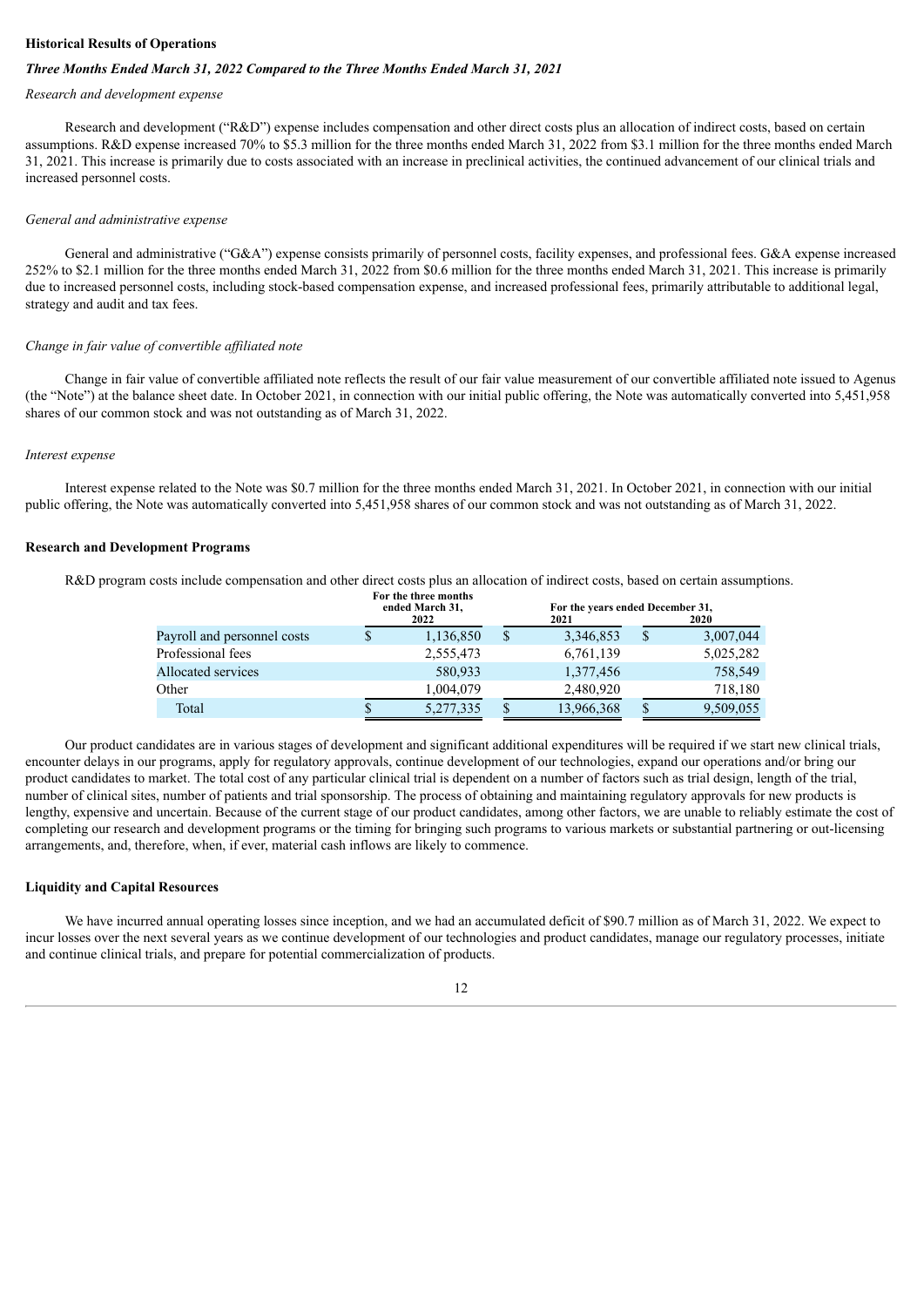In October 2021, we completed an initial public offering of 3,333,334 shares of our common stock, at a public offering price of \$12.00 per share. The gross proceeds from the offering, before deducting underwriting discounts, commissions and other offering expenses, were approximately \$46.0 million, which includes the exercise of the underwriters option to acquire an additional 500,000 shares at the public offering price, which shares were delivered in November 2021. Underwriting discounts, commissions and other offering expenses, were approximately \$6.2 million, resulting in net proceeds of approximately \$39.8 million.

Prior to our initial public offering, we had been reliant on Agenus to finance our operations. From our inception through our initial public offering in October 2021, we received funding of \$45.5 million from Agenus through the Note. The Note had a \$45.5 million principal balance, plus accrued and unpaid interest of \$6.8 million, as of October 14, 2021, the date we priced our initial public offering. In connection of the completion of our initial public offering, the Note was automatically converted into 5,451,958 shares of our common stock and was not outstanding as of March 31, 2022.

In December 2018, we entered into an agreement with the Belgium Walloon Region Government (the "Walloon Region") in which the Walloon Region agreed to provide a grant of  $E1.3$  million and a repayable advance of  $E8.3$  million for the development of one of our research programs. As of March 31, 2022, we had received \$881,000 of the grant portion and \$5.2 million of the repayable advance. During 2020, we discontinued research efforts related to this program and are evaluating our options in accordance with the terms of the agreement. We recognized the grant portion received as income during the years ended December 31, 2019 and 2020 and have included the repayable advance balance of \$5.2 million in other current liabilities in our condensed consolidated balance sheet at March 31, 2022, while we finalize the termination of the agreement with the Walloon Region. We received a notice from the Walloon Region in February 2021 informing us that, pursuant to the terms of the agreement, they have assumed we plan to exploit the results of our research under the program and as such expect us to reimburse the repayable advance, and we have responded to the Walloon Region that we do not plan to exploit the results of such research. It is uncertain at this time if we will be obligated to repay any or all of this advance.

Our cash and cash equivalents balance as of March 31, 2022 was \$34.7 million. Based on our current plans and projections we believe this cash balance will be sufficient to satisfy our liquidity requirements for more than one year from when these financial statements were issued.

Management continues to address our liquidity position and will adjust spending as needed in order to preserve liquidity. Our future liquidity needs will be determined primarily by the success of our operations with respect to the progression of our product candidates and key development and regulatory events in the future. Potential sources of additional funding include: (1) pursuing collaboration, out-licensing and/or partnering opportunities for our portfolio programs and product candidates with one or more third parties, (2) securing debt financing and/or (3) selling equity securities.

Net cash used in operating activities for both the three months ended March 31, 2022 and 2021 was \$4.2 million. Our future ability to generate cash from operations will depend on achieving regulatory approval and market acceptance of our product candidates, and our ability to enter into collaborations.

## **Forward-Looking Statements**

This Quarterly Report on Form 10-Q contains forward-looking statements. You can identify these forward-looking statements by the fact they use words such as "could," "expect," "anticipate," "estimate," "target," "may," "project," "guidance," "intend," "plan," "believe," "will," "potential," "opportunity," "future" and other words and terms of similar meaning. Certain forward-looking statements in this Quarterly Report on Form 10-Q can be identified by the fact that they do not relate strictly to historical or current facts. In particular, these statements relate to, among other things, our business strategy, our research and development, our ability to commercialize our product candidates, our prospects for initiating partnerships or collaborations, uncertainty regarding our future operating results and our profitability, anticipated sources of funds as well as our plans, objectives, expectations, and intentions. Such forward-looking statements are based on current expectations and involve inherent risks and uncertainties, including factors that could delay, divert or change any of them, and could cause actual outcomes to differ materially from current expectations. Therefore, we caution investors not to place significant reliance on forward-looking statements contained in this document; such statements need to be evaluated in light of all the information contained in this document. Furthermore, the statements speak only as of the date of this document, and we undertake no obligation to update or revise these statements, except as required by law.

Some of the factors that could cause actual results to differ are identified below, as well as those discussed in the Item 1A. Risk Factors section in our Annual Report on Form 10-K for the year ended December 31, 2021. It is not possible to predict or identify all such factors. Consequently, you should not consider the following to be a complete discussion of all potential risks or uncertainties: we expect to incur losses for the foreseeable future; if we fail to raise capital, we would be forced to delay, reduce, or eliminate certain projects; raising additional capital may cause dilution to our stockholders, restrict our operations or require us to relinquish rights to our technologies; we may fail to develop AGENT-797 successfully or be unable to obtain regulatory approval for it; utilizing

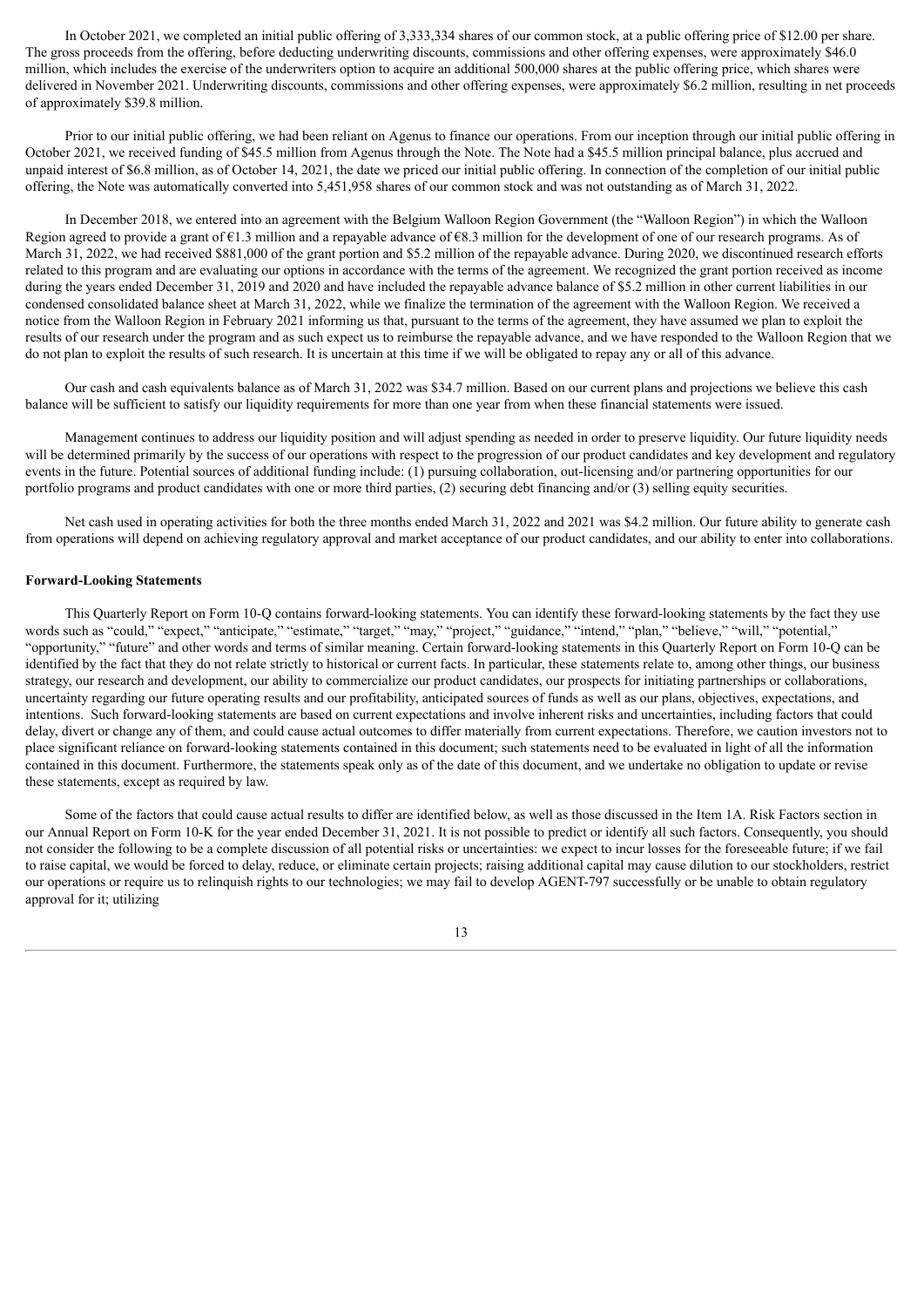allogeneic iNKT cells represents a novel approach to immunotherapy; our product candidates will require significant additional testing before we can seek regulatory approval; we may experience delays or difficulties in the enrollment of patients in our clinical trials; serious adverse events, undesirable side effects or unexpected characteristics caused by our product candidates could delay or prevent regulatory approval or limit their commercial potential; data produced in our clinical trials is at an early stage and future data may not support continued development; if our clinical trials fail to demonstrate safety and efficacy, we may incur additional costs or experience delays in completing, or ultimately be unable to complete, the development and commercialization of product candidates; we face significant competition and there is a possibility that our competitors may achieve regulatory approval before us or develop adoptive cell therapies that are safer or more advanced or effective than ours; product candidates we develop may be complex and difficult to manufacture; the regulatory landscape that will govern any product candidates we may develop is complex and uncertain; failure to comply with laws and regulations could expose us to criminal sanctions, civil penalties, contractual damages, reputational harm and diminished profits and future earnings; Agenus owns a majority of our common stock and will be able to exert control over specific matters subject to stockholder approval; certain of our directors and officers may have actual or potential conflicts of interest; we rely on third parties, which may not perform satisfactorily; if we are not able to establish collaborations, we may have to alter our development and commercialization plans which may cause delays or increase costs; we may be unable to obtain and maintain satisfactory patent and other intellectual property protection for any product candidates we develop; our rights to develop and commercialize our cell-based immunotherapies and product candidates are subject, in part, to the terms and conditions of licenses granted to us by others, including Agenus; third parties may initiate legal proceedings alleging that we are infringing, misappropriating or otherwise violating their intellectual property rights; we may be unable to retain our key executives and to attract, retain and motivate qualified personnel; our internal computer systems, or those of our third-party vendors, collaborators or other contractors or consultants, may fail or suffer security breaches; the continuing outbreak of COVID-19 in the United States and other countries may adversely affect our business and that of our suppliers, contract research organizations or other third parties relevant to our business; and a market for our common stock may not be sustained.

## **JOBS Act**

We qualify as an "emerging growth company" as defined in the Jumpstart Our Business Startups Act of 2012 (the "JOBS Act"). As an emerging growth company, we may take advantage of specified reduced disclosure and other requirements that are otherwise applicable generally to public companies, including reduced disclosure about our executive compensation arrangements, exemption from the requirements to hold non-binding advisory votes on executive compensation and golden parachute payments and exemption from the auditor attestation requirement in the assessment of our internal control over financial reporting.

We may take advantage of these exemptions until the last day of the fiscal year following the fifth anniversary of our initial public offering or such earlier time that we are no longer an emerging growth company. We would cease to be an emerging growth company earlier if we have more than \$1.07 billion in annual revenue, we have more than \$700.0 million in market value of our stock held by non-affiliates (and we have been a public company for at least 12 months and have filed one annual report on Form 10-K) or we issue more than \$1.0 billion of non-convertible debt securities over a threeyear period. For so long as we remain an emerging growth company, we are permitted, and intend, to rely on exemptions from certain disclosure requirements that are applicable to other public companies that are not emerging growth companies. We may choose to take advantage of some, but not all, of the available exemptions.

In addition, the JOBS Act provides that an emerging growth company can take advantage of an extended transition period for complying with new or revised accounting standards. This allows an emerging growth company to delay the adoption of certain accounting standards until those standards would otherwise apply to private companies. We have elected not to "opt out" of such extended transition period, which means that when a standard is issued or revised and it has different application dates for public or private companies, we will adopt the new or revised standard at the time private companies adopt the new or revised standard and will do so until such time that we either (i) irrevocably elect to "opt out" of such extended transition period or (ii) no longer qualify as an emerging growth company. Therefore, the reported results of operations contained in our consolidated financial statements may not be directly comparable to those of other public companies.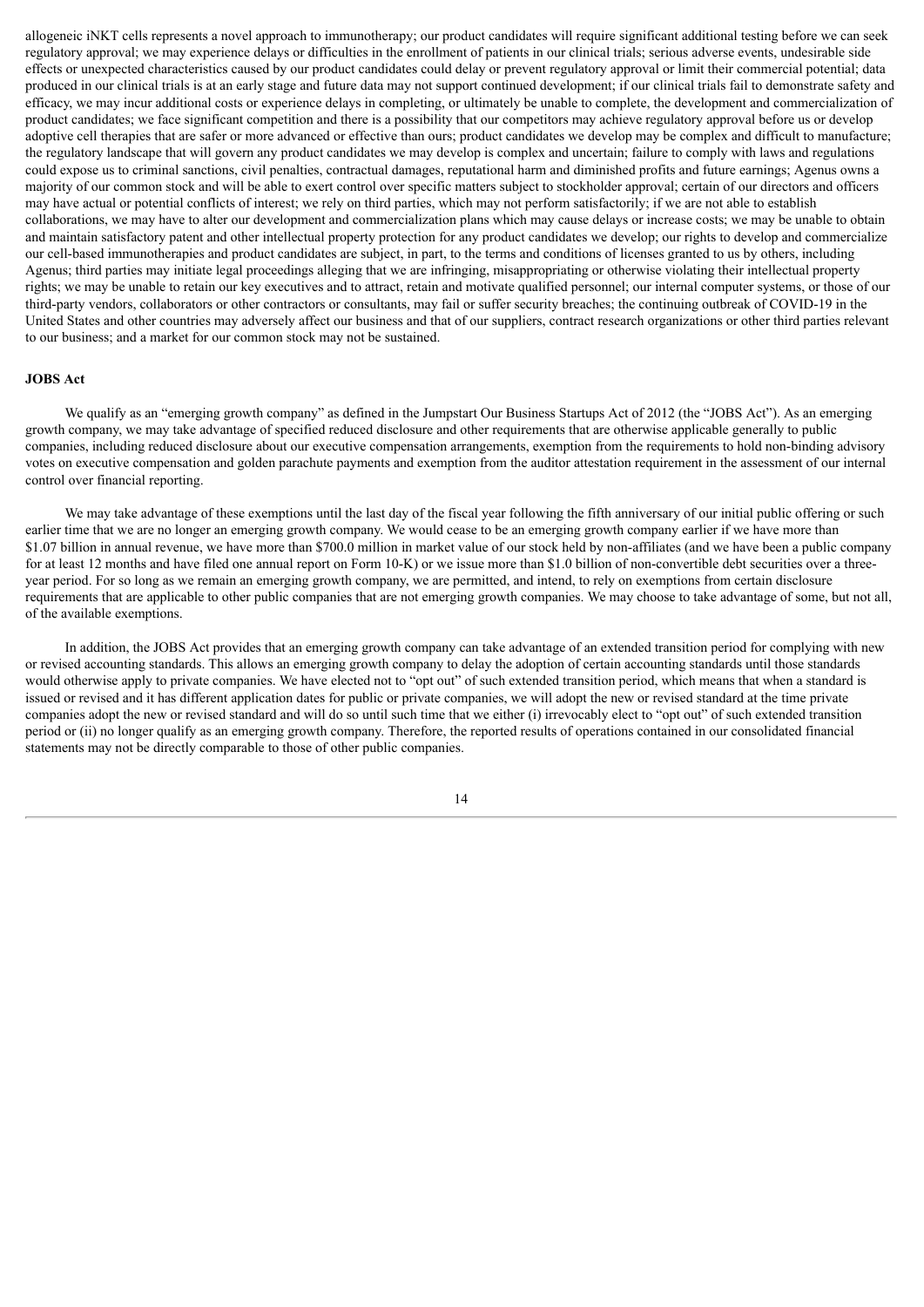#### <span id="page-16-0"></span>**Item 3. Quantitative and Qualitative Disclosures About Market Risk.**

This item is not required for smaller reporting companies.

## <span id="page-16-1"></span>**Item 4. Controls and Procedures.**

## **Evaluation of Disclosure Controls and Procedures**

Under the supervision and with the participation of our management, including our Principal Executive Officer and Principal Financial Officer, we conducted an evaluation of the effectiveness of our disclosure controls and procedures, as such term is defined under Rule 13a-15(e) and Rule 15d-15(e) promulgated under the Securities Exchange Act of 1934, as amended (the "Exchange Act"). Based on this evaluation, our Principal Executive Officer and our Principal Financial Officer concluded that, as of the end of the period covered by this Quarterly Report on Form 10-Q, our disclosure controls and procedures were effective and were designed to ensure that information we are required to disclose in the reports that we file or submit under the Exchange Act is accumulated and communicated to management, including our Principal Executive Officer and Principal Financial Officer, as appropriate, to allow timely decisions regarding required disclosure, and is recorded, processed, summarized and reported within the time periods specified in the Securities and Exchange Commission's rules and forms. It should be noted that any system of controls is designed to provide reasonable, but not absolute, assurances that the system will achieve its stated goals under all reasonably foreseeable circumstances. Our Principal Executive Officer and Principal Financial Officer have each concluded that our disclosure controls and procedures as of the end of the period covered by this report are effective at a level that provides such reasonable assurances.

## **Changes in Internal Control Over Financial Reporting**

There was no change in our internal control over financial reporting (as defined in Rules 13a-15(f) and 15d-15(f) under the Exchange Act) that occurred during the three months ended March 31, 2022 that have materially affected, or are reasonably likely to materially affect, our internal control over financial reporting.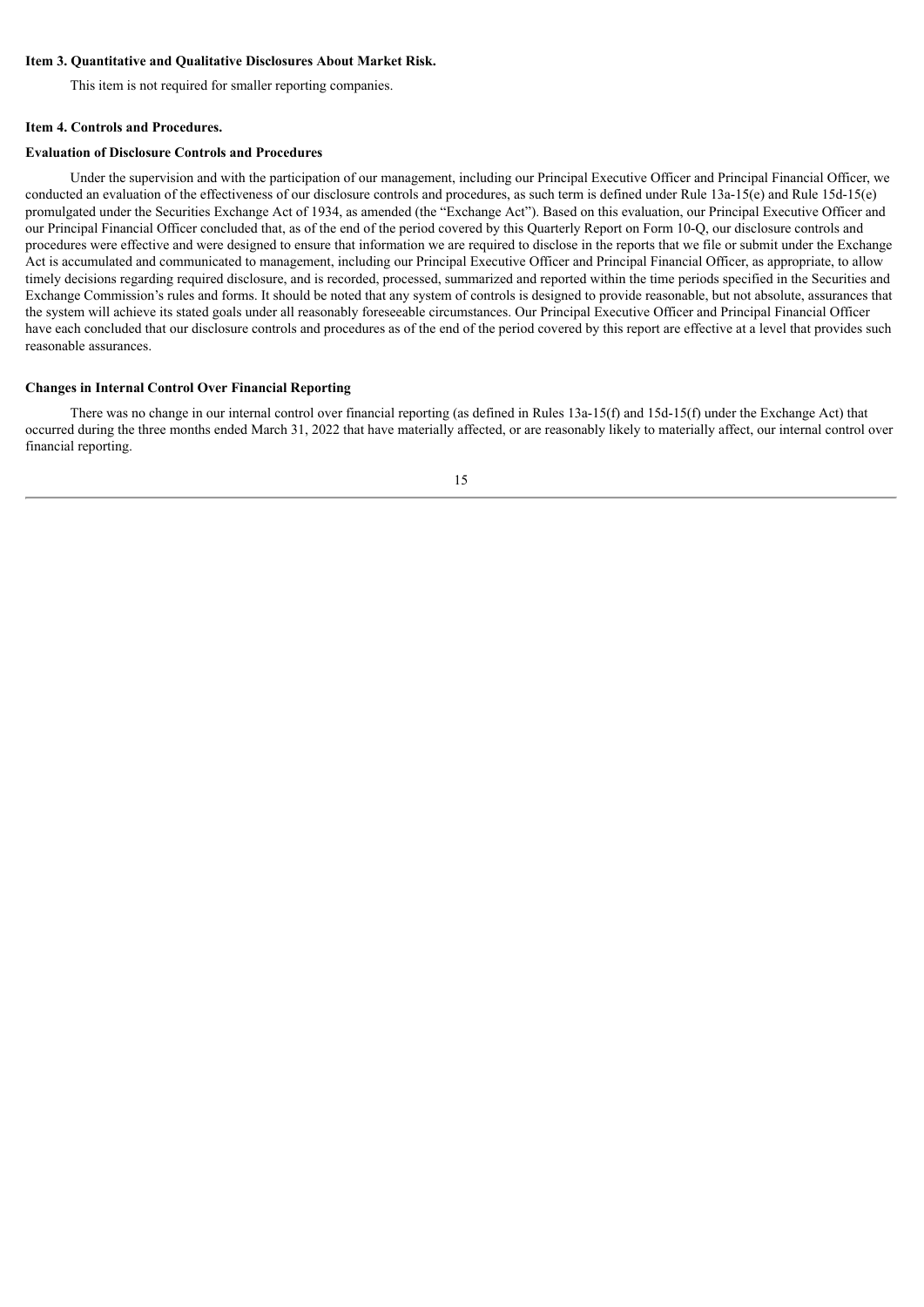## **PART II—OTHER INFORMATION**

## <span id="page-17-1"></span><span id="page-17-0"></span>**Item 1. Legal Proceedings.**

We are not a party to any material legal proceedings.

## <span id="page-17-2"></span>**Item 1A. Risk Factors.**

Our results of operations and financial condition are subject to numerous risks and uncertainties described in our Annual Report on Form 10- K for the fiscal year ended December 31, 2021. There have been no material changes to the risk factors described in Part I, Item 1A "Risk Factors" of our 2021 Form 10-K.

## <span id="page-17-3"></span>**Item 2. Unregistered Sales of Equity Securities and Use of Proceeds.**

## Use of Proceeds

On October 19, 2021, we closed the initial public offering of our common stock pursuant to which we issued and sold 3,333,334 shares of our common stock at a price to the public of \$12.00 per share for aggregate gross proceeds of approximately \$40.0 million, before deducting underwriting discounts and commissions and offering expenses payable by us. On November 3, 2021, we sold an additional 500,000 shares of our common stock pursuant to the underwriters' option to purchase additional shares in the initial public offering at the public offering price for an additional \$6.0 million in gross proceeds.

All of the shares issued and sold in the initial public offering were registered under the Securities Act pursuant to a Registration Statement on Form S-1 (File No. 333-259503), which was declared effective by the SEC on October 14, 2021. Evercore Group L.L.C and William Blair & Company, L.L.C. acted as joint book-running managers and B. Riley Securities, Inc. and Robert W. Baird & Co. Incorporation acted as co-managers of our initial public offering.

We received net proceeds of approximately \$39.8 million after deducting underwriting discounts and commissions and other offering expenses. None of the underwriting discounts and commissions or offering expenses were incurred or paid to directors or officers of ours or their associates or to persons owning 10 percent or more of our common stock or to any of our affiliates.

As of March 31, 2022, we had used approximately \$5.1 of the net proceeds from our initial public offering for the development of AGENT-797 and working capital and other general corporate purposes. There has been no material change in our planned use of the net proceeds from the offering as described in our Registration Statement on Form S-1.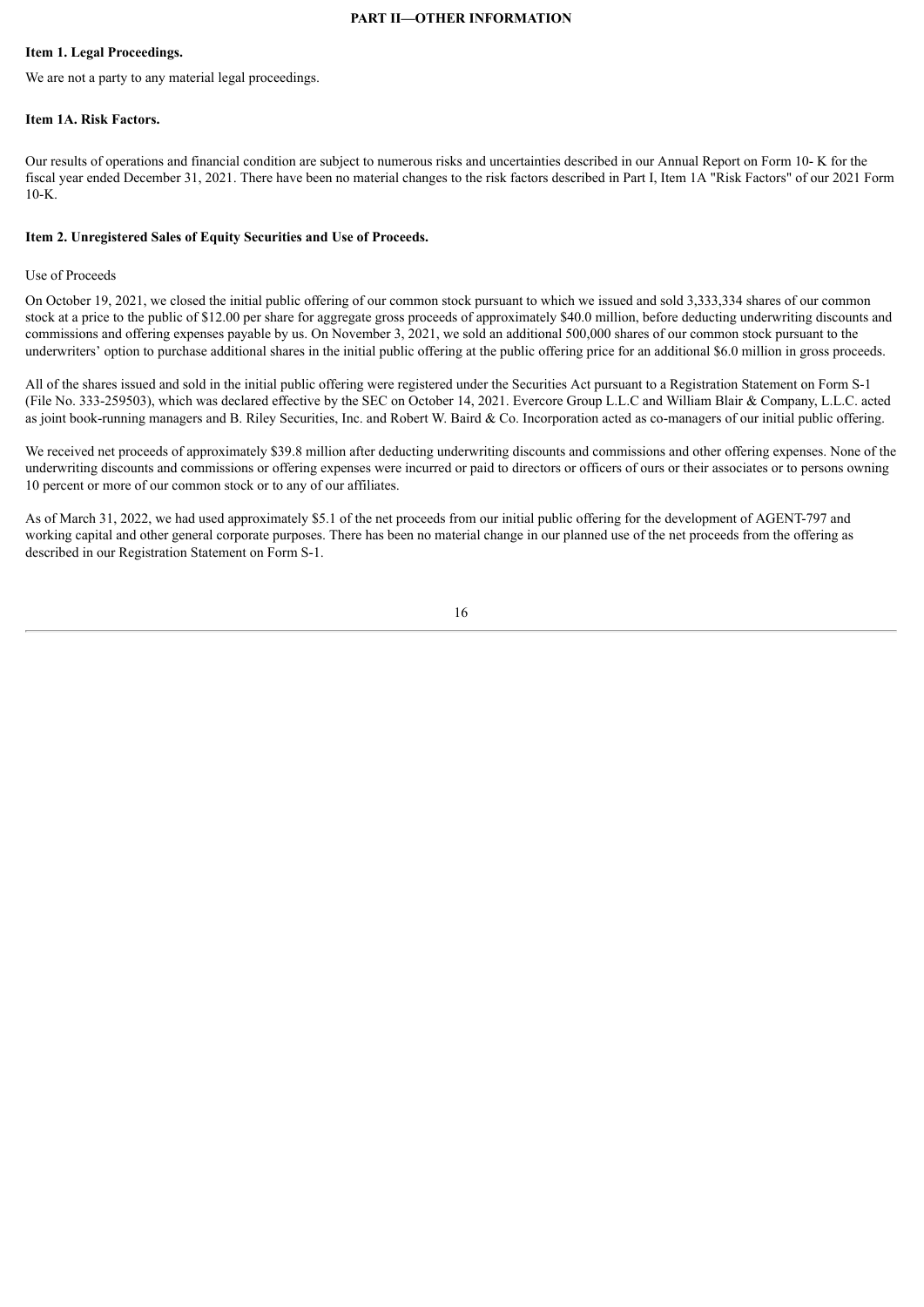## <span id="page-18-0"></span>**Item 6. Exhibits.**

| Exhibit<br><b>Number</b> | <b>Description</b>                                                                                                                      |
|--------------------------|-----------------------------------------------------------------------------------------------------------------------------------------|
|                          |                                                                                                                                         |
| $31.1*$                  | Certification of Principal Executive Officer Pursuant to Rules 13a-14(a) and 15d-14(a) under the Securities Exchange Act of 1934, as    |
|                          | Adopted Pursuant to Section 302 of the Sarbanes-Oxley Act of 2002.                                                                      |
| $31.2*$                  | Certification of Principal Financial Officer Pursuant to Rules 13a-14(a) and 15d-14(a) under the Securities Exchange Act of 1934, as    |
|                          | Adopted Pursuant to Section 302 of the Sarbanes-Oxley Act of 2002.                                                                      |
| $32.1*$                  | Certification of Principal Executive Officer and Principal Financial Officer Pursuant to 18 U.S.C. Section 1350, as Adopted Pursuant to |
|                          | Section 906 of the Sarbanes-Oxley Act of 2002.                                                                                          |
| 101.INS                  | Inline XBRL Instance Document – the instance document does not appear in the Interactive Data File because XBRL tags are embedded       |
|                          | within the Inline XBRL document.                                                                                                        |
| 101.SCH                  | Inline XBRL Taxonomy Extension Schema Document                                                                                          |
| 101.CAL                  | Inline XBRL Taxonomy Extension Calculation Linkbase Document                                                                            |
| 101.DEF                  | Inline XBRL Taxonomy Extension Definition Linkbase Document                                                                             |
| $101$ .LAB               | Inline XBRL Taxonomy Extension Label Linkbase Document                                                                                  |
| 101.PRE                  | Inline XBRL Taxonomy Extension Presentation Linkbase Document                                                                           |
| 104                      | Cover Page Interactive Data File (embedded within the Inline XBRL document)                                                             |
| $\ast$                   | Filed herewith.                                                                                                                         |

-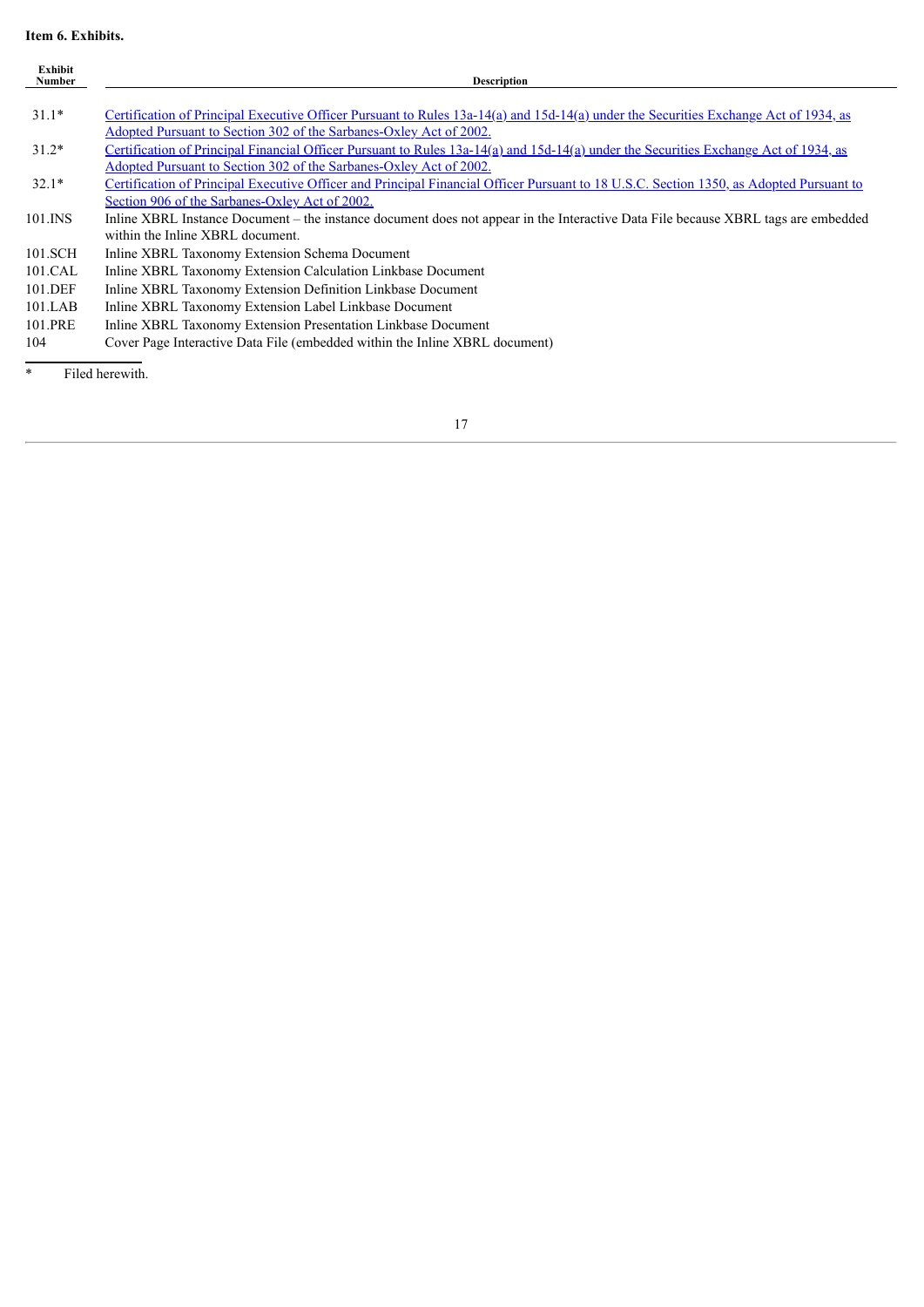## **SIGNATURES**

<span id="page-19-0"></span>Pursuant to the requirements of the Securities Exchange Act of 1934, the registrant has duly caused this report to be signed on its behalf by the undersigned thereunto duly authorized.

MiNK Therapeutics, Inc.

Date: May 13, 2022 By: /s/ Jennifer S. Buell, Ph.D. **Jennifer S. Buell, Ph.D.**

**President and Chief Executive Officer (Principal Executive Officer)**

Date: May 13, 2022 By: /s/ Christine M. Klaskin

**Christine M. Klaskin Treasurer (Principal Financial Officer and Principal Accounting Officer)**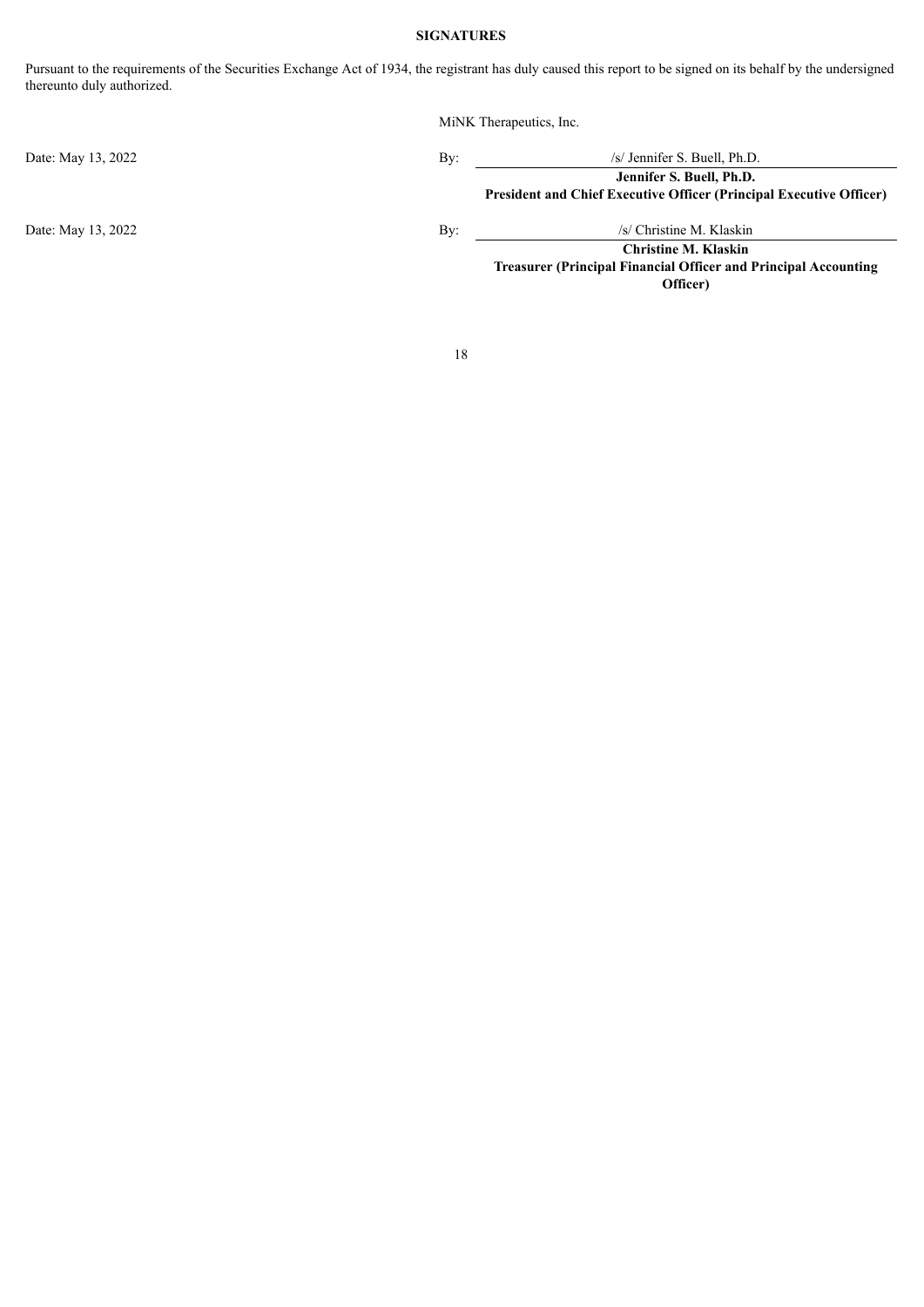**Exhibit 31.1**

<span id="page-20-0"></span>Certification Pursuant to Rules 13a-14(a) and 15d-14(a) under the Securities Exchange Act of 1934, as amended

I, Jennifer S. Buell, certify that:

- 1. I have reviewed this Quarterly Report on Form 10-Q of MiNK Therapeutics, Inc.;
- 2. Based on my knowledge, this report does not contain any untrue statement of a material fact or omit to state a material fact necessary to make the statements made, in light of the circumstances under which such statements were made, not misleading with respect to the period covered by this report;
- 3. Based on my knowledge, the financial statements, and other financial information included in this report, fairly present in all material respects the financial condition, results of operations and cash flows of the Registrant as of, and for, the periods presented in this report;
- 4. The Registrant's other certifying officer and I are responsible for establishing and maintaining disclosure controls and procedures (as defined in Exchange Act Rules 13a-15(e) and 15d-15(e)) and internal control over financial reporting (as defined in Exchange Act Rules 13a-15(f) and 15d-15(f)) for the Registrant and have:
	- a. designed such disclosure controls and procedures, or caused such disclosure controls and procedures to be designed under our supervision, to ensure that material information relating to the Registrant, including its consolidated subsidiaries, is made known to us by others within those entities, particularly during the period in which this report is being prepared;
	- b. designed such internal control over financial reporting, or caused such internal control over financial reporting to be designed under our supervision, to provide reasonable assurance regarding the reliability of financial reporting and the preparation of financial statements for external purposes in accordance with U.S. generally accepted accounting principles;
	- c. evaluated the effectiveness of the Registrant's disclosure controls and procedures and presented in this report our conclusions about the effectiveness of the disclosure controls and procedures, as of the end of the period covered by this report based on such evaluation; and
	- d. disclosed in this report any change in the Registrant's internal control over financial reporting that occurred during the Registrant's most recent fiscal quarter (the Registrant's fourth fiscal quarter in the case of an annual report) that has materially affected, or is reasonably likely to materially affect, the Registrant's internal control over financial reporting; and
- 5. The Registrant's other certifying officer and I have disclosed, based on our most recent evaluation of internal control over financial reporting, to the Registrant's auditors and the audit committee of the Registrant's board of directors (or persons performing the equivalent function):
	- a. all significant deficiencies and material weaknesses in the design or operation of internal control over financial reporting which are reasonably likely to adversely affect the Registrant's ability to record, process, summarize and report financial information; and
	- b. any fraud, whether or not material, that involves management or other employees who have a significant role in the Registrant's internal control over financial reporting.

Date: May 13, 2022 /s/ Jennifer S. Buell, Ph.D. **Jennifer S. Buell, Ph.D.**

**President, Chief Executive Officer and Principal Executive Officer**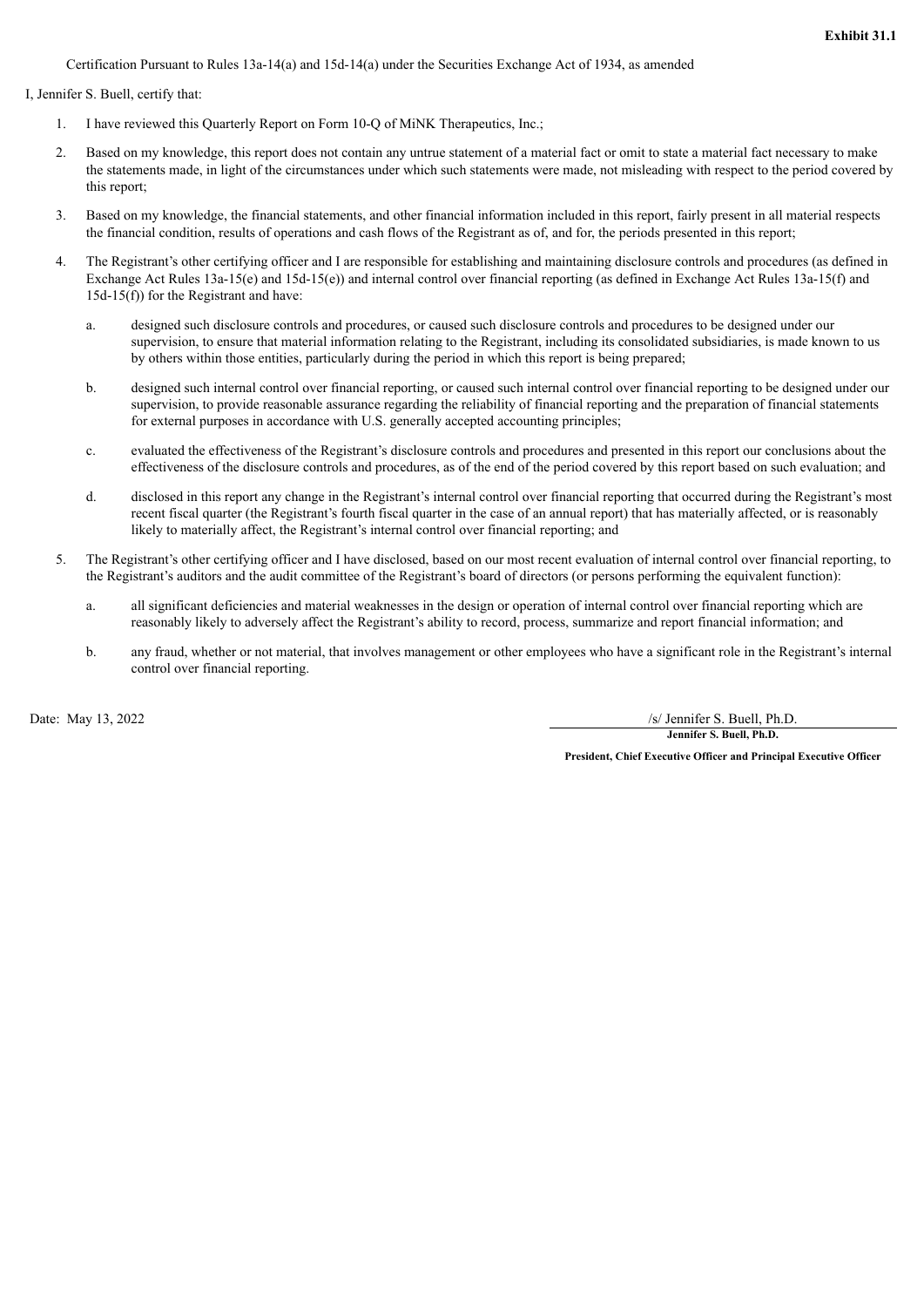<span id="page-21-0"></span>Certification Pursuant to Rules 13a-14(a) and 15d-14(a) under the Securities Exchange Act of 1934, as amended

I, Christine M. Klaskin, certify that:

- 1. I have reviewed this Quarterly Report on Form 10-Q of MiNK Therapeutics, Inc.;
- 2. Based on my knowledge, this report does not contain any untrue statement of a material fact or omit to state a material fact necessary to make the statements made, in light of the circumstances under which such statements were made, not misleading with respect to the period covered by this report;
- 3. Based on my knowledge, the financial statements, and other financial information included in this report, fairly present in all material respects the financial condition, results of operations and cash flows of the Registrant as of, and for, the periods presented in this report;
- 4. The Registrant's other certifying officer and I are responsible for establishing and maintaining disclosure controls and procedures (as defined in Exchange Act Rules 13a-15(e) and 15d-15(e)) and internal control over financial reporting (as defined in Exchange Act Rules 13a-15(f) and 15d-15(f)) for the Registrant and have:
	- a. designed such disclosure controls and procedures, or caused such disclosure controls and procedures to be designed under our supervision, to ensure that material information relating to the Registrant, including its consolidated subsidiaries, is made known to us by others within those entities, particularly during the period in which this report is being prepared;
	- b. designed such internal control over financial reporting, or caused such internal control over financial reporting to be designed under our supervision, to provide reasonable assurance regarding the reliability of financial reporting and the preparation of financial statements for external purposes in accordance with U.S. generally accepted accounting principles;
	- c. evaluated the effectiveness of the Registrant's disclosure controls and procedures and presented in this report our conclusions about the effectiveness of the disclosure controls and procedures, as of the end of the period covered by this report based on such evaluation; and
	- d. disclosed in this report any change in the Registrant's internal control over financial reporting that occurred during the Registrant's most recent fiscal quarter (the Registrant's fourth fiscal quarter in the case of an annual report) that has materially affected, or is reasonably likely to materially affect, the Registrant's internal control over financial reporting; and
- 5. The Registrant's other certifying officer and I have disclosed, based on our most recent evaluation of internal control over financial reporting, to the Registrant's auditors and the audit committee of the Registrant's board of directors (or persons performing the equivalent function):
	- a. all significant deficiencies and material weaknesses in the design or operation of internal control over financial reporting which are reasonably likely to adversely affect the Registrant's ability to record, process, summarize and report financial information; and
	- b. any fraud, whether or not material, that involves management or other employees who have a significant role in the Registrant's internal control over financial reporting.

Date: May 13, 2022 /s/ Christine M. Klaskin

**Christine M. Klaskin Treasurer and Principal Financial Officer**